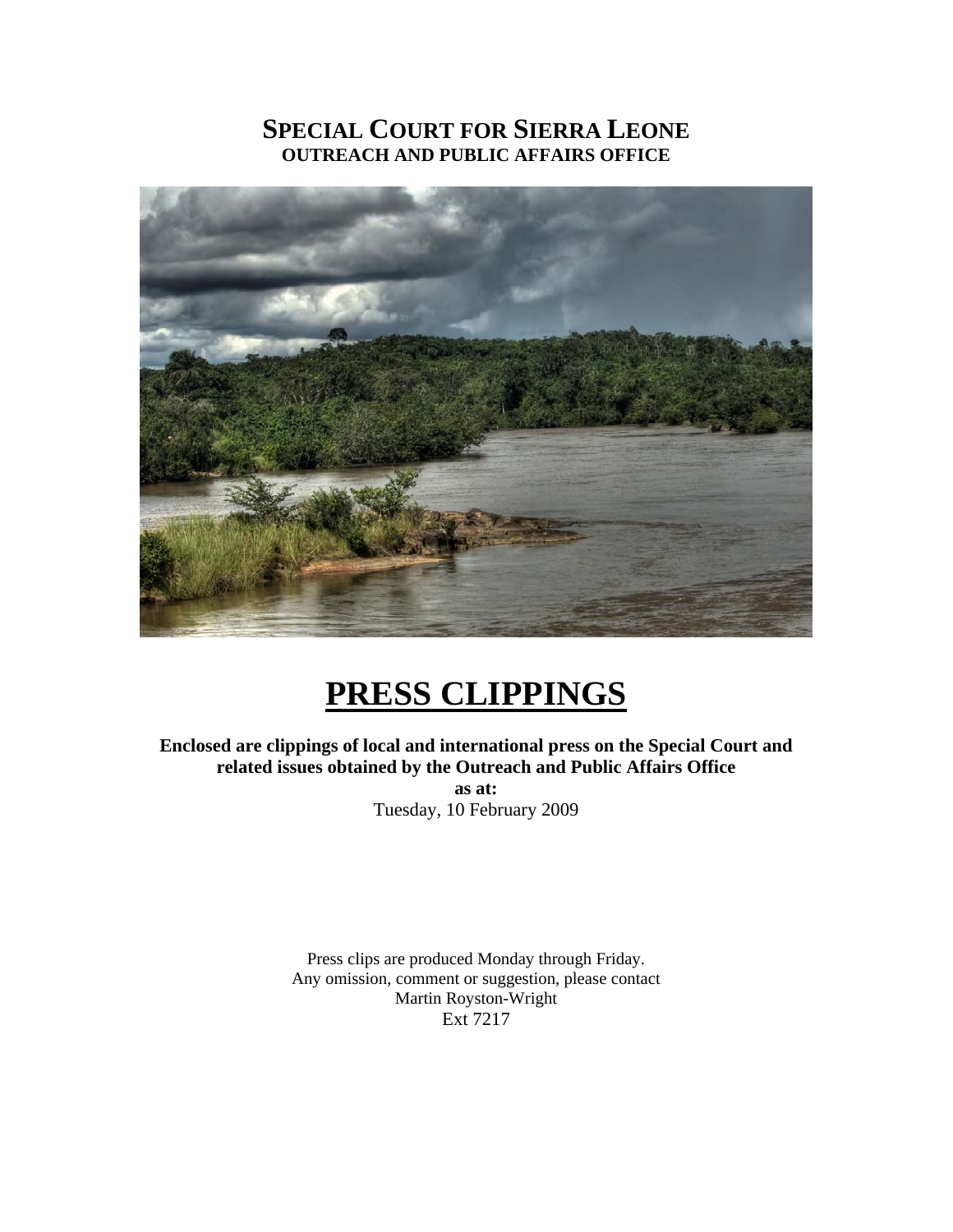| <b>Local News</b>                                                                         |              |  |
|-------------------------------------------------------------------------------------------|--------------|--|
| <b>SCSL Legacy Program / Premier News</b>                                                 | Page 3       |  |
| <b>International News</b>                                                                 |              |  |
| Building Peace Requires Both Patience And Urgency / UN News                               | Page 4       |  |
| Sierra Leone Has Made Great Strides in Seven Years Since Peace Agreement / ReliefWeb      | Pages $5-16$ |  |
| UNMIL Public Information Office Complete Media Summaries / UNMIL                          | Pages 17-18  |  |
| UNMIL Public Information Office Complete Media Summaries / UNMIL                          | Pages 19-20  |  |
| Trial of Rwandan Accused of Manufacturing Evidence Starts at UN Tribunal / UN News Centre | Page 21      |  |
| Hague Beckons for Kenya Poll Financiers / Capital News                                    | Pages 22-23  |  |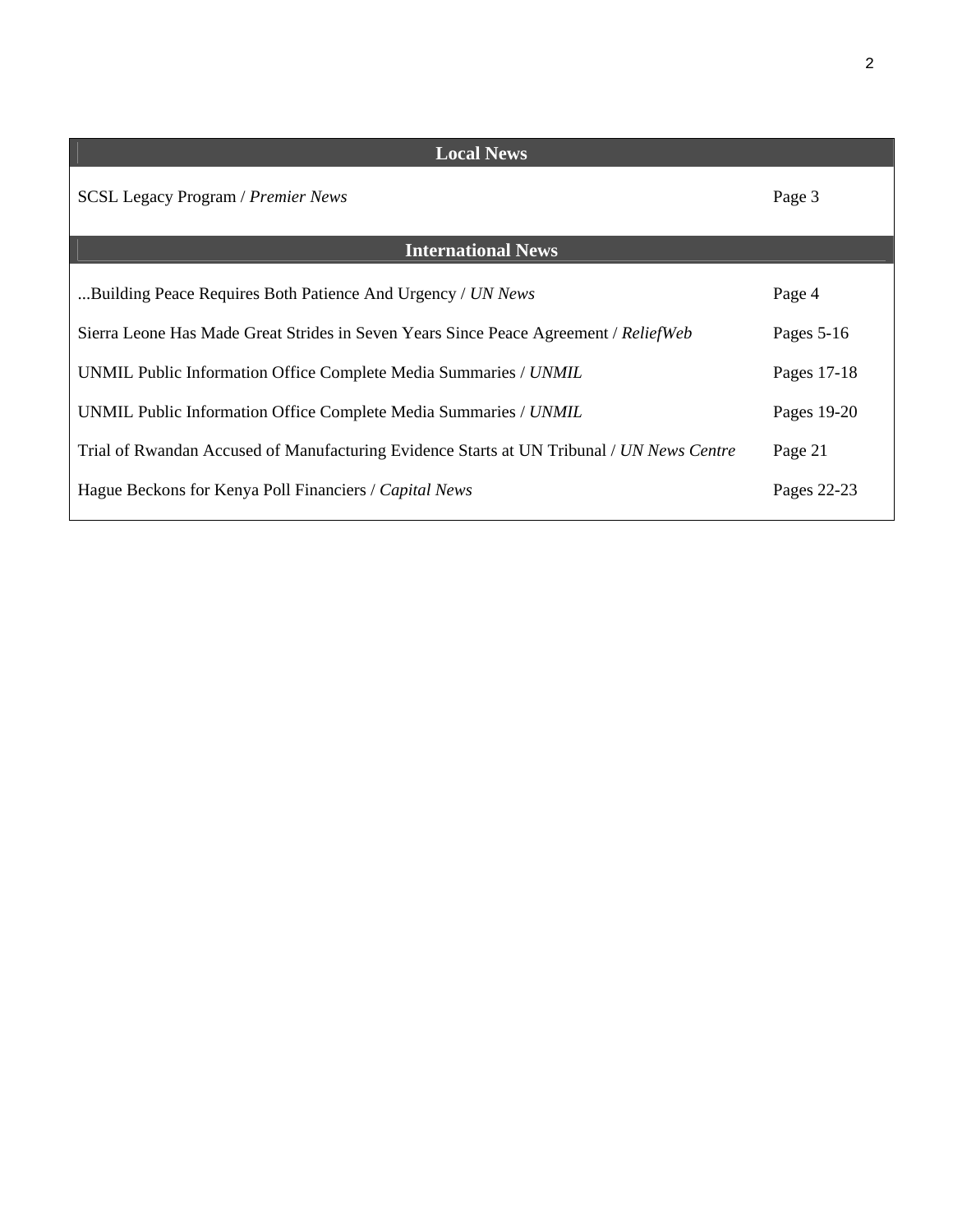|                                     | Monday, February 9, 2008                                                                                                                                                                                   |  |
|-------------------------------------|------------------------------------------------------------------------------------------------------------------------------------------------------------------------------------------------------------|--|
|                                     |                                                                                                                                                                                                            |  |
|                                     | <b>SPECIAL COURT FOR SIERRA LEONE</b>                                                                                                                                                                      |  |
|                                     | <b>LEGACY PROJECT</b>                                                                                                                                                                                      |  |
|                                     | The Special Court for Sierra Leone will be having a Public Lecture<br>and Panel Discussion. See below for details:                                                                                         |  |
| <b>Date:</b>                        | Wednesday 11, February 2009                                                                                                                                                                                |  |
| Time:                               | 9:30 AM                                                                                                                                                                                                    |  |
| Venue:                              | Hill Valley Hotel, Signal Hill Road                                                                                                                                                                        |  |
|                                     | <b>Public Lecture and Panel Discussion:</b>                                                                                                                                                                |  |
| <b>Morning Session</b><br>Chairman: | Hon. Justice Abel Stronge, Speaker of Parliament                                                                                                                                                           |  |
| <b>Guest Speaker:</b>               | Solomon E. Berewa, Former Vice-President of the Republic<br>of Sierra Leone                                                                                                                                |  |
| Topic:                              | Pursuing Justice and Peace in Post-conflict Sierra Leone-<br><b>Examining the Challenges</b>                                                                                                               |  |
| Speaker:                            | Renate Winter, President Special Court for Sierra Leone                                                                                                                                                    |  |
| Topic:                              | What are the priorities for International Justice? How can<br>International Justice promote peace more broadly?                                                                                            |  |
|                                     | <b>Afternoon Session-Panel Discussion-2:00PM-5:30PM</b>                                                                                                                                                    |  |
| Topic:                              | What role can domestic courts, civil society and international tribunals<br>play in securing justice?                                                                                                      |  |
| <b>Moderator:</b>                   | Hon. Justice George Gelaga-King                                                                                                                                                                            |  |
| <b>Panelists:</b>                   | Charles Margai, Esq.<br>Mrs. Sakordie-Mensah, Master & Registrar Consultant<br>Dr. Osman Gbla, Dean, Social Sciences & Law, FBC<br>Mrs. Eileen Hanciles, FAWE<br>Joseph F. Kamara, Deputy Prosecutor, SCSL |  |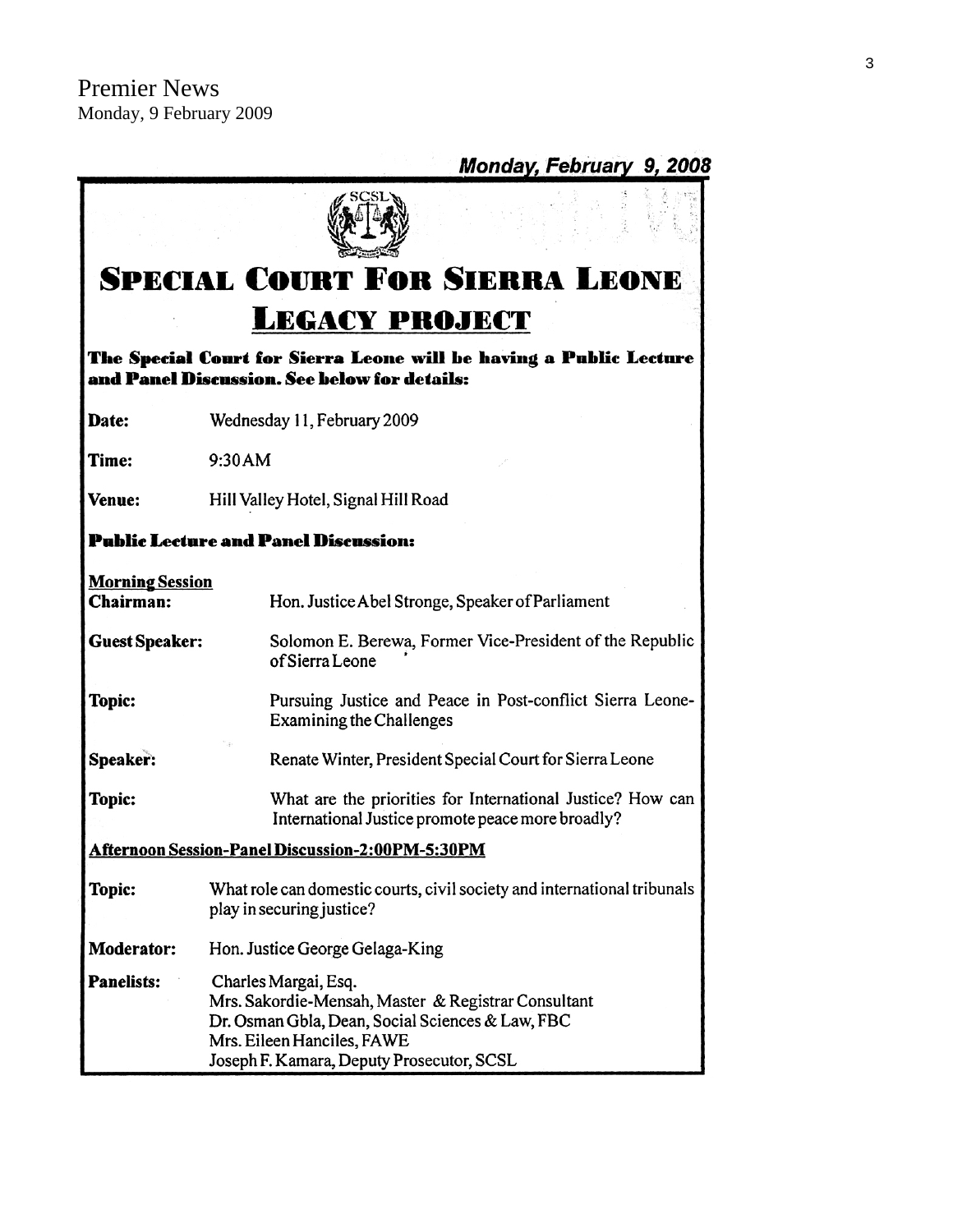# **Sierra Leone: Building Peace Requires Both Patience And Urgency - UN Envoy**

The daunting challenges that still face Sierra Leone, seven years after a brutal civil war, require both urgent action and patience on the part of the international community, the head of the United Nations operations in the West African country told the Security Council today.

"Finding the right balance may largely determine our success in peacebuilding," Michael von der Schulenburg, Secretary-General Ban Ki-moon's Executive Representative for the UN Integrated Peacebuilding Office in Sierra Leone (UNIPSIL) said, as he introduced the first report on the office since its October opening.

UNIPSIL represents the latest in a series of UN missions over the past 10 years that have helped the country get back on its feet from a horrific 10-year war that killed tens of thousands of people and injured countless others, many of whom had their limbs amputated by rebel forces.

Mr. von der Schulenburg said that since 2002, when the war ended, the use of arms in political and ethnic disputes has almost completely disappeared, there have been several peaceful, democratic elections, Governmental institutions are developing well and poverty has declined.

However, youth unemployment, poverty and illicit drugs threaten to unravel those gains, and Sierra Leone remained one of the poorest countries in the world, at the bottom of the Human Development Index of the UN Development Programme (UNDP).

"Despite all the progress that has been made, many Sierra Leoneans do not yet fully benefit from any peace dividend; this is especially the case for many rural poor and the country's youth," Mr von der Schulenburg said.

In overcoming such problems, he said he sees UNIPSIL as the nexus of the partnership between the Government of Sierra Leone, elected a year and a half ago, and the UN, particularly the Peacebuilding Commission and the Security Council.

"In this spirit, we see ourselves at the forefront of developing and testing a new and, above all, practical concept of effective peacebuilding," he said, pointing to a common vision of the road ahead recently agreed upon between all UN agencies.

He said that expectations that the new Government will deliver are still high among Sierra Leoneans, and it is important that momentum is not lost.

For that reason, international development partners should stay the course and fulfil their commitments, even during the global financial crisis, to make Sierra Leone a success story and "turn it into a beacon for democracy, stability and economic progress," he maintained.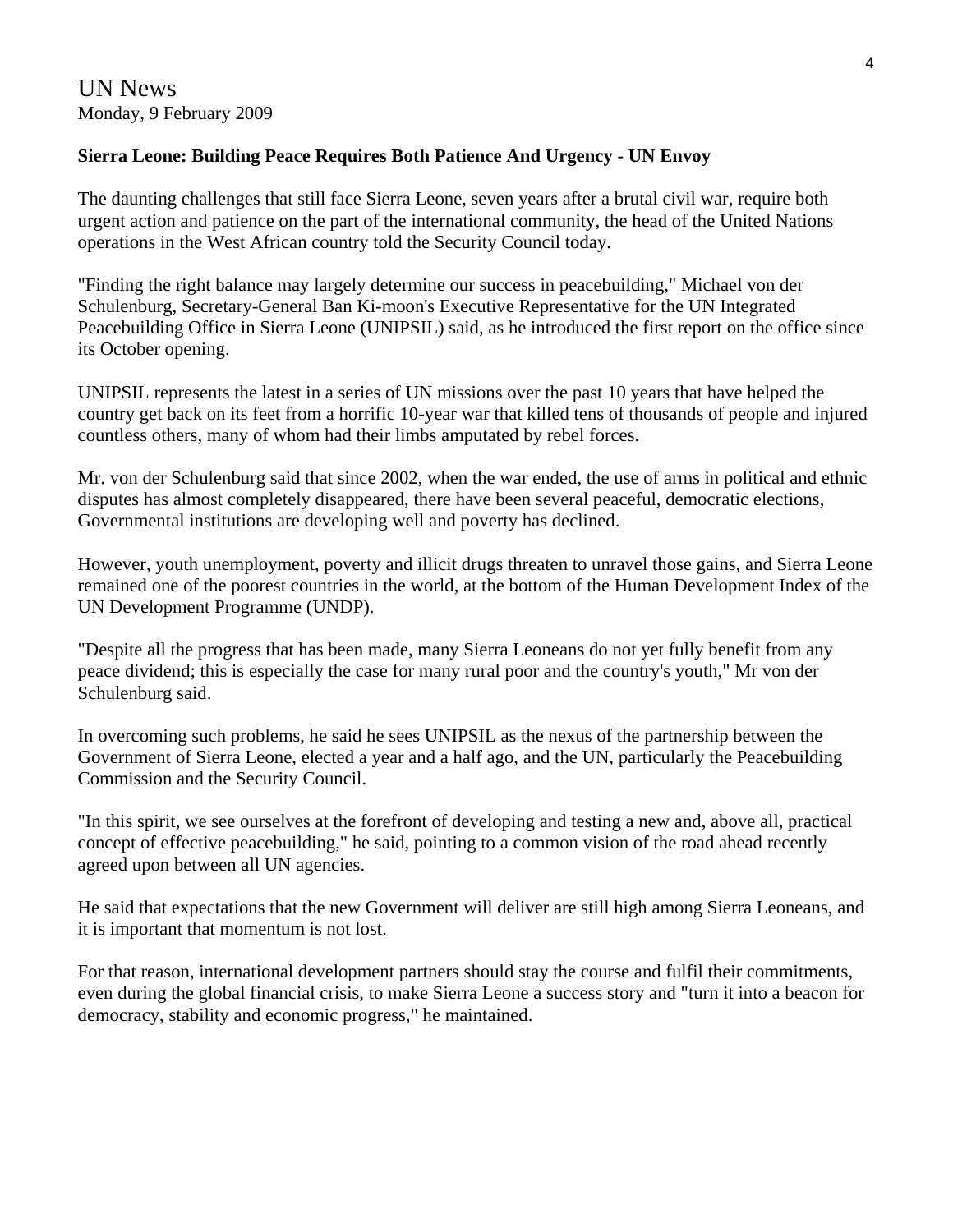Reliefweb Monday, 9 February 2009 http://www.reliefweb.int/rw/rwb.nsf/

#### **Sierra Leone has made great strides in seven years since peace agreement, but Government still faces daunting challenges, Security Council told**

Source: United Nations Security Council

6080th Meeting (AM)

Head of New Office Says 'Peacebuilding Will Not Be Achieved Overnight'; Corruption, Drug Trafficking, Youth Unemployment Imminent Threats to Stability

The head of the new United Nations Office in Sierra Leone today told the Security Council that the country had made great strides in the seven years since a peace agreement had been signed, including several elections and a peaceful democratic transition, but he warned that "peacebuilding will not be achieved over night" and the young Government still faced daunting challenges and needed sustained political and financial support from the international community.

"We see ourselves at the forefront of developing and testing a new and, above all, practical concept of effective peacebuilding," said Michael von der Schulenburg, the Secretary-General's Executive Representative, and Head of the United Nations Integrated Peacebuilding Office in Sierra Leone (UNIPSIL). The Office was "the vehicle for partnership" between the United Nations, including the Peacebuilding Commission, and the Council itself, and the democratically elected Government of Sierra Leone.

"It will be our primary task to assist the country and its Government through the difficult process of consolidating peace," he added. Much smaller, but more substantive than the previous mission, the new Office had been able to develop a stronger integrated approach between the political mandate given to UNIPSIL and the development and humanitarian mandates given to its sister United Nations agencies. The result of that new approach was the Joint Vision of the United Nations Family for Sierra Leone, a common strategy that had been endorsed by the Peacebuilding Commission.

He added that, as the country advanced towards greater stability and economic progress, it was necessary to be fully aware of the risks. For that reason, it had been of the utmost importance that President Ernest Bai Koroma, in his Agenda for Change issued in December, laid out priorities for the next three years and reiterated his determination to combat the country's three most imminent threats: corruption, illicit drug trafficking and youth unemployment. The newly structured Anti-Corruption Commission had made a credible start, although old habits died slowly and would require time and perseverance to overcome. On drugs, the problem was at the prevention stage and hadn't yet penetrated society and undermined institutions. However, the resources of the drug cartels dwarfed that of a country like Sierra Leone and international help was needed. On youth employment, up to 1 million young men and women were either underemployed or unemployed. A national commission was being established, but concrete programmes and a well-coordinated approach by the Government and its international partners was needed.

Addressing the Council in his capacity as Chair of the Sierra Leone Country Specific Configuration of the Peacebuilding Commission, the representative of the Netherlands said that the creation of UNIPSIL had been a groundbreaking innovation for the United Nations family, which was taking critical steps in creating a truly integrated approach to peacebuilding. The Joint Vision for the United Nations Family –- adopted following extensive consultations among the world body's agencies, programmes and funds -- was a critical achievement and must be well-resourced and implemented.

UNIPSIL must be fully staffed and work in close partnership with other bilateral and multilateral partners, he continued. Support from the Organization was especially needed in the areas of youth unemployment and empowerment; addressing drug trafficking and organized crime; and further good governance reforms, including support to the constitutional review process and the Anti-Corruption Commission.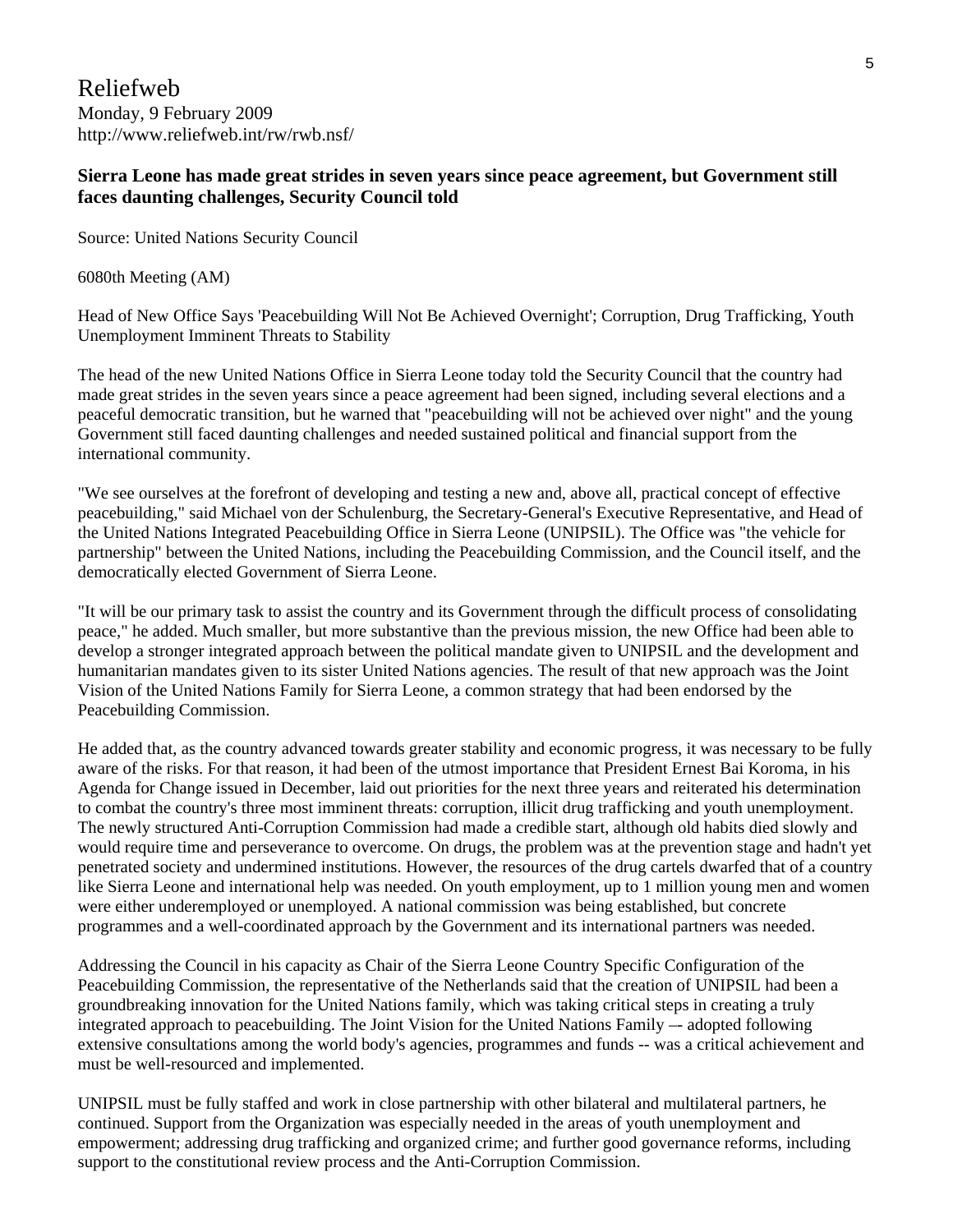The peace consolidation agenda in Sierra Leone was not yet finished, he said, warning against shifting limited resources from a relatively stable Sierra Leone to other urgent crises. It was necessary to maintain and even expand existing levels of donor support in order not to reverse the gains made. The Peacebuilding Commission would redouble its efforts to mobilize additional resources for Sierra Leone, especially through broadening the donor base and strengthening partnerships with the private sector. The integrated structure of UNIPSIL would continue to be important for effective United Nations support to peacebuilding there.

The representative of Sierra Leone echoed the call of the Executive Representative for a steady hand and patience, as peacebuilding in his country could be nurtured and needed time. Sierra Leone was entering her eighth year of peace and stability and, by any yardstick, had been a success story in United Nations peacebuilding efforts. The establishment of UNIPSIL had been a significant step and was the "fourth generational" phase of the United Nations presence in the country.

Despite the progress, the challenges facing the Government were daunting, he stressed. Though internal revenue generation was improving, the Government's capacity to fulfil the commitments of the Cooperation Framework remained grossly inadequate; much-needed budget support to the Government was waning; and security in the subregion was cause for concern. Sierra Leone, like other members of the Mano River Union, required, more than ever, greater international attention in order to become a haven of peace, security and stability, and to achieve meaningful growth and development. He, therefore, urged the Peacebuilding Commission and all partners to rally behind President Koroma's Agenda for Change and the United Nations Joint Vision.

Speakers in the ensuing discussion welcomed the progress achieved in Sierra Leone, including the peaceful transition of power from one elected Government to another following the elections in 2007. At the same time, they expressed concern that continuing political divisions, poverty and youth unemployment, as well as emerging threats of piracy and illicit drug trafficking, could hamper peace consolidation, unless managed carefully.

Several speakers also emphasized the importance of regional cooperation to address the problems of corruption, drug trafficking and youth unemployment and supported the idea of holding a special session of the Peacebuilding Commission, either in Freetown or New York, to rally international assistance for the building of peace in Sierra Leone.

Taking the floor were representatives of Libya, Uganda, Viet Nam, Turkey, Burkina Faso, France, United States, Russian Federation, China, United Kingdom, Mexico, Costa Rica, Austria, Croatia and Japan.

The meeting was called to order at 10:07 a.m. and adjourned at 12:12 p.m.

#### **Background**

The Security Council met today to consider the Secretary-General's first report on the United Nations Integrated Peacebuilding Office in Sierra Leone (UNIPSIL) (document S/2009/59), which covers the activities of the fourmonth-old mission, its structure, and the developments in that West African country from 1 October 2008 to 31 January 2009. In it, he notes that the transition from the United Nations Integrated Office in Sierra Leone (UNIOSIL) to UNIPSIL proceeded as planned, with extensive consultations among the world body's agencies, programmes and funds, culminating in the adoption of a Joint Vision of the United Nations Family for Sierra Leone.

According to the report, the vision reflects a strategic framework that outlines common priority areas, as well as joint United Nations operational and logistical arrangements. Accordingly, UNIPSIL brings together the political, development and humanitarian mandates of the United Nations family in Sierra Leone so as to provide integrated support to the Government in fostering peace and stability and advancing social and economic development. The new mission has a total strength of 73, including both international and national staff.

The Office is headed by the Secretary-General's Executive Representative in Sierra Leone, Michael von der Schulenburg. The mission has a small office to support the work of the Executive Representative and five substantive units, namely, a Political Affairs and Peace Consolidation Section; a Human Rights and Rule of Law Section; a Democratic Institutions Section; a Police and Security Section; and a Joint Strategic Planning Unit.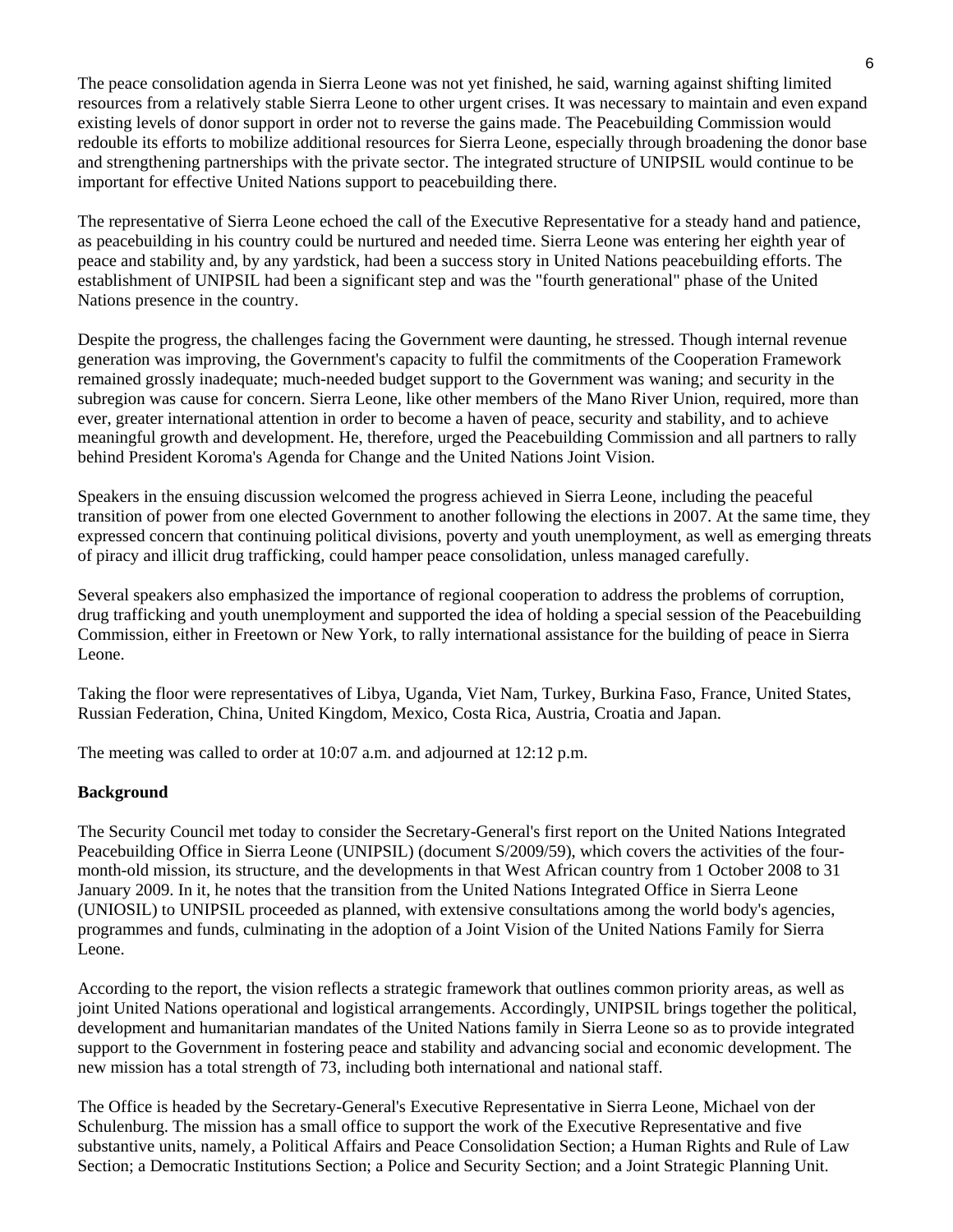On the situation in Sierra Leone, the Secretary-General charts the progress made and the challenges that still lie ahead, highlighting the need for all segments of the country, including the Government, political parties and civil society to work together to enhance national cohesion and political reconciliation and the urgency of making greater efforts to meet crucial socio-economic demands, including poor infrastructure and an extremely low revenue base.

He also notes that, although that country has continued its progress in consolidating peace six years after a devastating civil war, more remains to be done to make the achievements irreversible, with international drug trafficking posing a critical threat to stability in the impoverished West African country and the region at large.

The report goes on to say that illicit drug trafficking, a new phenomenon with huge potential for disrupting the security and socio-economic stability of the country, and indeed the region, must be addressed before it takes root and poses even greater dangers. Noting the increasing use of Sierra Leone for transhipment of drugs from South America to Europe, he also says that cocaine trafficking represents the biggest single threat to Sierra Leone, especially since drug trafficking tends to be accompanied by arms and human trafficking, corruption and the subversion of legitimate State institutions.

It is "critical" that the international community continue to support the country in combating the menace, as well as in fighting sea piracy and supporting the overall process of peacebuilding, he stresses, and adds that various United Nations agencies are currently helping the operations of the national drug interdiction force.

Among other issues, the report stresses that urgent action is vital to combat youth unemployment, which remains "the most acute concern" in a country where the young constitute the largest proportion of the population, while calling on both the Government and the international community to ensure that the victims of the war receive the care and rehabilitation they need.

On the plus side, he notes that the Government has made the fight against corruption a key element of its reform plan, with the help of the United Nations Development Programme (UNDP), and that infant, child and maternal mortality rates have declined sharply, with support from the World Health Organization (WHO), the United Nations Children's Fund (UNICEF) and the United Nations Population Fund (UNFPA).

Major security institutions have continued to improve, with UNIPSIL providing substantial input in developing appropriate policing standards, while armed forces reform has advanced. The country continued to register a consistent trend towards respect for civil and political rights, and, for the first time in its history, there appears to be a change of attitude about female genital mutilation, with some traditional chiefs pledging not to subject anyone under 18 to the practice.

Meanwhile, overall economic performance has been mixed. Gross domestic product grew at an encouraging 6 per cent in 2008. Yet, there have been a number of economic risks in 2009, including a decline in official development assistance, the high cost of food and fuel, a reduction in export revenues due to a slowdown in mining activities, and a decline in remittances from abroad due to the global recession.

The report also notes that Sierra Leone is one of the first two countries, along with Burundi, to receive support from the Peacebuilding Commission, established in 2005 to help post-conflict countries avoid slipping back into chaos and to determine the priority areas for rebuilding out of the vast array of challenges they face. More than 90 per cent of the \$35 million granted to Sierra Leone from the Peacebuilding Fund has been used on 14 projects, ranging from anti-corruption, decentralization and local governance to the development of an independent national broadcasting service.

#### **Briefings**

MICHAEL VON DER SCHULENBURG, Executive Representative of the Secretary-General and Head of the United Nations Integrated Peacebuilding Office in Sierra Leone, said that the country had made great strides during the seven years since the declaration of peace following 11 years of an often very brutal war. Today, there were no longer any armed opposition groups in Sierra Leone and the use of arms in political or ethnic disputes had almost completely disappeared. Over the last seven years, there had been a number of democratic elections and the peaceful transition from one elected Government to another. Among other things, there were also promising signs that non-governmental associations were increasingly engaging in free and fair elections to select or replace their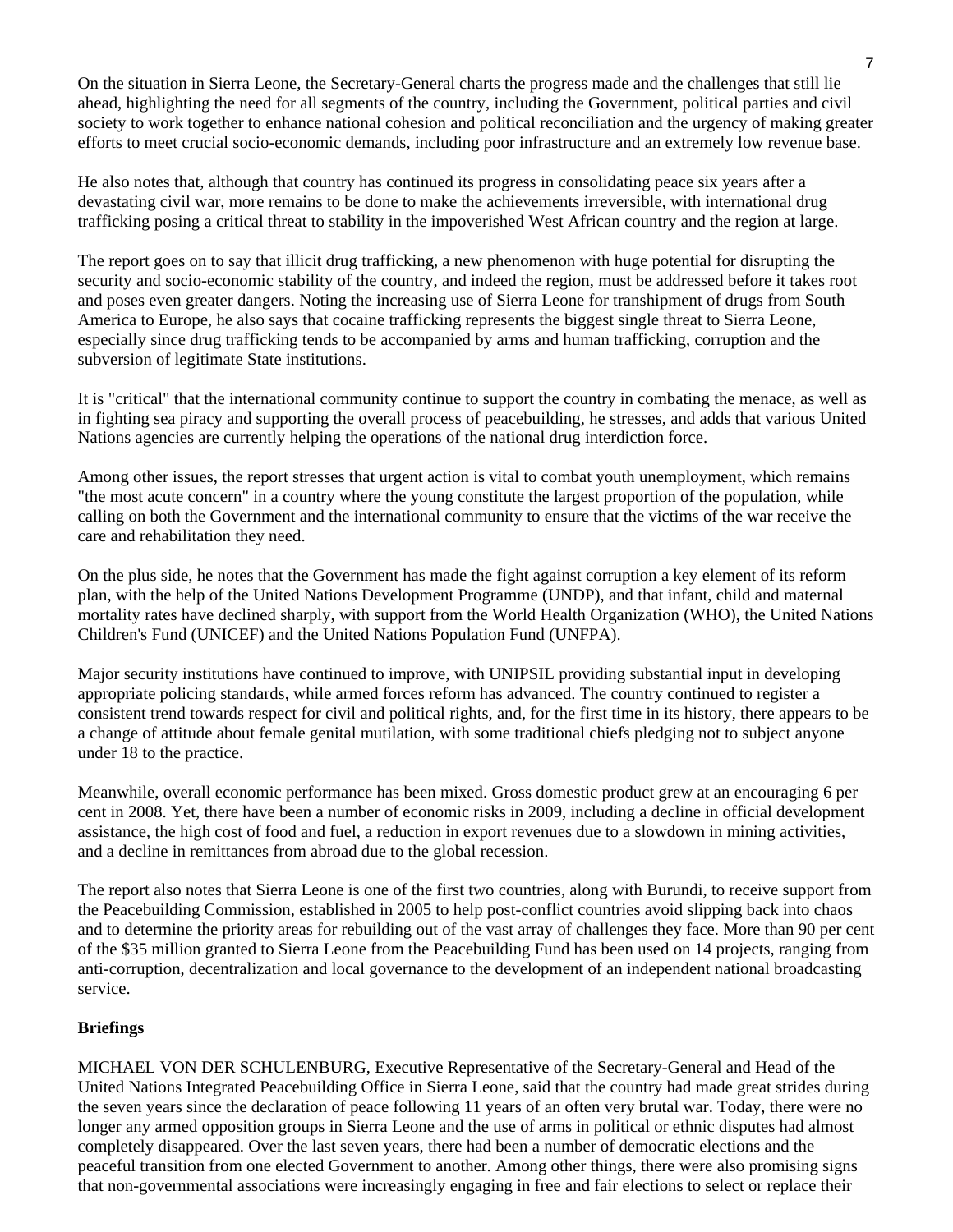leaders and poverty levels had dropped since 2003. Despite those encouraging achievements, however, much remained to be done and Sierra Leone's young democracy continued to face daunting challenges. The country remained one of the poorest countries in the world and was at the bottom of UNDP's Human Development Index.

Almost a year and a half into the tenure of the new Government, expectations among many Sierra Leoneans remained high that it would deliver on the promises made during the elections, he continued. For the Government, it was now very important not to lose the momentum and to stay the course in the implementation of the reforms and plans it had set out to do. The President's Agenda for Change provided an excellent policy document to lead and focus the work over the coming years. Also, international development partners for Sierra Leone should stay the course and fulfil their commitments, even at the difficult times of the global financial crisis. Many donors had come to the support of Sierra Leone, including the World Bank, International Monetary Fund (IMF) and African Development Bank, the European Commission, the Governments of the United Kingdom, China, Ireland, Germany, the United States, Japan, Italy and such regional partners as Nigeria. Sweden, Norway, the Netherlands and India had also joined those supporting Sierra Leone. Nonetheless, it was necessary to continue all efforts to expand the donor base even further.

As the country travelled towards greater stability and economic progress, it was necessary to be fully aware of the risks ahead, he said. Therefore, he believed it was of the utmost importance that President Koroma in his Agenda for Change had so clearly reiterated his Government's determination to combat the country's three most imminent threats: corruption, illicit drug trafficking and youth unemployment. The newly structured Anti-Corruption Commission had made a credible start and a recently approved anti-corruption law gave the legal basis for decisive actions. However, old habits died slowly and required more time and perseverance to overcome. UNIPSIL and the United Nations country team stood ready to continue to work with the Anti-Corruption Commission. He also welcomed the work that UNDP, together with other development partners, did in supporting the Government's civil service reforms, with the aim of creating a more transparent and effective Government. He also welcomed the recently established Presidential Committee to review all mining contracts that had been a source of so much conflict in the past.

As for illicit drugs, he said that the country was at the prevention stage: the threat had reached the shores of Sierra Leone, but illicit drugs had not yet penetrated the society and undermined its institutions. Decisive actions taken by the President following the seizure of the plane loaded with illicit drugs in July of last year were particularly commendable. But the financial and logistical powers of international drug cartels largely surpassed the resources available to such countries as Sierra Leone; the street value of the recently seized cocaine was estimated to exceed the entire Government's budget for that year. Therefore, the country would need strong and reliable international support.

Turning to youth employment, he said that up to 1 million young men and women were either underemployed or simply unemployed in Sierra Leone. To deal with the problem, the Government was in the process of setting up a national youth commission, and it was important that that action was followed up with a number of concrete programmes. That would require a focused, well-coordinated approach by the Government and its international development partners.

As stipulated by the Council, the new United Nations Integrated Peacebuilding Office in Sierra Leone had been established, he said. The essential groundwork had been laid, but more still needed to be done. He saw the new Office as the vehicle for partnership between the United Nations, including the Peacebuilding Commission, and indeed the Council, and the democratically elected Government of Sierra Leone. "It will be our primary task to assist the country and its Government through the difficult process of consolidating peace," he said. "In this spirit, we see ourselves at the forefront of developing and testing a new and, above all, practical concept of effective peacebuilding." Compared to the previous mission, the new office was much smaller, but much more substantive, enabling it to deal professionally with the important mandate given to it. The Office had been able to develop a stronger integrated approach between the political mandate given to UNIPSIL and the development and humanitarian mandates given to its sister United Nations agencies. The result of that new approach was the Joint Vision of the United Nations Family for Sierra Leone, a document that had recently received the endorsement from the Peacebuilding Commission.

Stressing the need for sustained political and financial support from the international community, he said the Office continued to rely on the vital support it had received from the Peacebuilding Commission. "We intend to further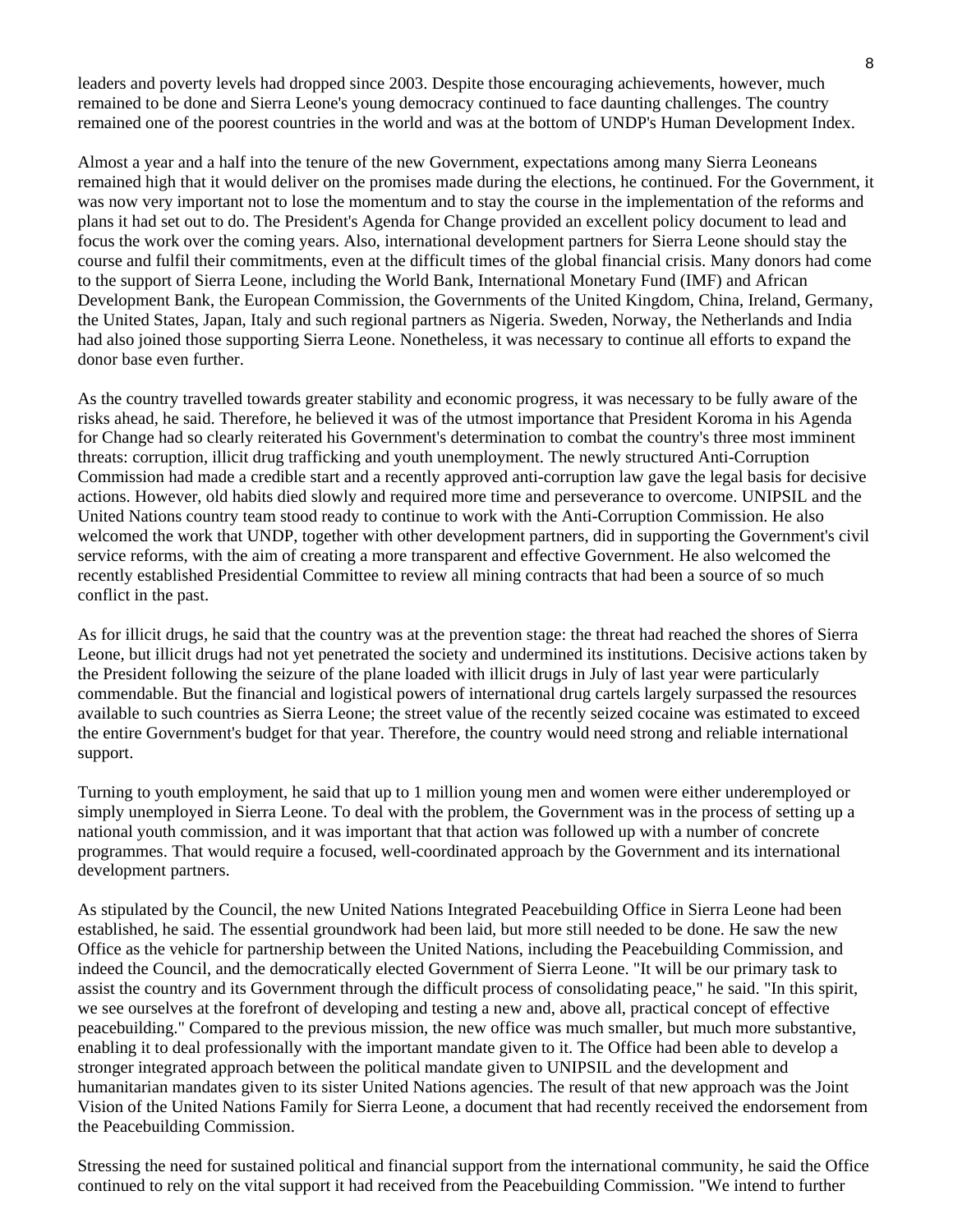strengthen the important relationship between the Peacebuilding Commission in New York and the United Nations Peacebuilding Office in Freetown," he said. The possibility was being discussed of holding, together with the Government, either here in New York or in Freetown, a special session of the Peacebuilding Commission to rally international support behind the President's Agenda for Change and the United Nations Joint Vision.

"Peacebuilding will not be achieved overnight," he added, emphasizing the importance of finding the right balance between patience and perseverance on the one hand and the need to act urgently on the other.

FRANK MAJOOR ( Netherlands), Chair of the Sierra Leone Country Specific Configuration of the Peacebuilding Commission, said impressive achievements in the areas of peace and security had not yet resulted in concrete peace dividends for the population, and the country continued to face difficult socio-economic challenges. Youth unemployment and marginalization represented one of the greatest threats to stability, which was particularly worrying in light of the increased use of the country as a transit point for drug trafficking. A youth population with few opportunities was vulnerable to becoming foot soldiers and victims of a drug culture. The global food and financial crises undermined the efforts of the Government to meet the high expectations of the population.

He said the Government of Sierra Leone was taking steps to address the challenges and emerging threats. The President's Agenda for Change represented a comprehensive road map for reform, and established key priorities and assistance modalities for the country. Having charted a clear path towards reform, the Government must now show the resolve to act and deliver on its promises. To do so, it would need the sustained support of its national and international partners. The Peacebuilding Commission had called on all stakeholders to rally behind the Agenda for Change and provide adequate support.

The United Nations must continue to play an important role in supporting the country's efforts for peace consolidation. The creation of UNIPSIL had been a groundbreaking innovation for the United Nations system, and the United Nations family in Sierra Leone was taking critical steps in creating a truly integrated approach to peacebuilding. The Joint Vision for the United Nations Family in Sierra Leone was a critical achievement and must be well-resourced and implemented. UNIPSIL must be fully staffed and work in close partnership with other bilateral and multilateral partners. Support from the Organization was especially needed in the areas of youth unemployment and empowerment; addressing drug trafficking and organized crime; and further good governance reforms, including support to the constitutional review process and the Anti-Corruption Commission.

He warned against shifting limited resources from a relatively stable country such as Sierra Leone to other regions where urgent crises occurred. He said the peace consolidation agenda in Sierra Leone was not yet finished and there was a continuing need to maintain and even expand existing levels of donor support in order not to reverse the gains made to date. The Peacebuilding Commission would redouble its efforts to mobilize additional resources for peacebuilding in Sierra Leone, especially through broadening of the donor base and the strengthening of partnerships with the private sector. The integrated structure of UNIPSIL would continue to be important for effective United Nations support to peacebuilding in Sierra Leone.

#### **Statements**

SHEKOU MOMODOU TOURAY ( Sierra Leone) echoed the call of the Executive Representative for a steady hand and patience, as peacebuilding in his country could be nurtured and needed time. Sierra Leone was entering her eighth year of peace and stability and, by any yardstick, had been a success story in United Nations peacebuilding efforts. There were, however, still serious challenges to grapple with. "It is true that we cannot afford to sacrifice the gains we have scored over the last eight years of peace in Sierra Leone for the sake of inertia and self-satisfaction." The establishment of UNIPSIL had been a significant step and was the "fourth generational" phase of the United Nations presence in the country.

He said the second biannual review of progress of the implementation of the Cooperation Framework had been conducted on 15 December 2008. That review had acknowledged the strides Sierra Leone had made since the end of the war in 2002. There had been two highly acclaimed democratic electoral processes. The Human Rights Commission was fully operational. The most important phase of the constitutional review process — identifying the pitfalls and shortcoming of the 1991 constitution -– had been completed. Addressing the political concerns of the populace and their basic socio-economic needs, however, were inextricably linked.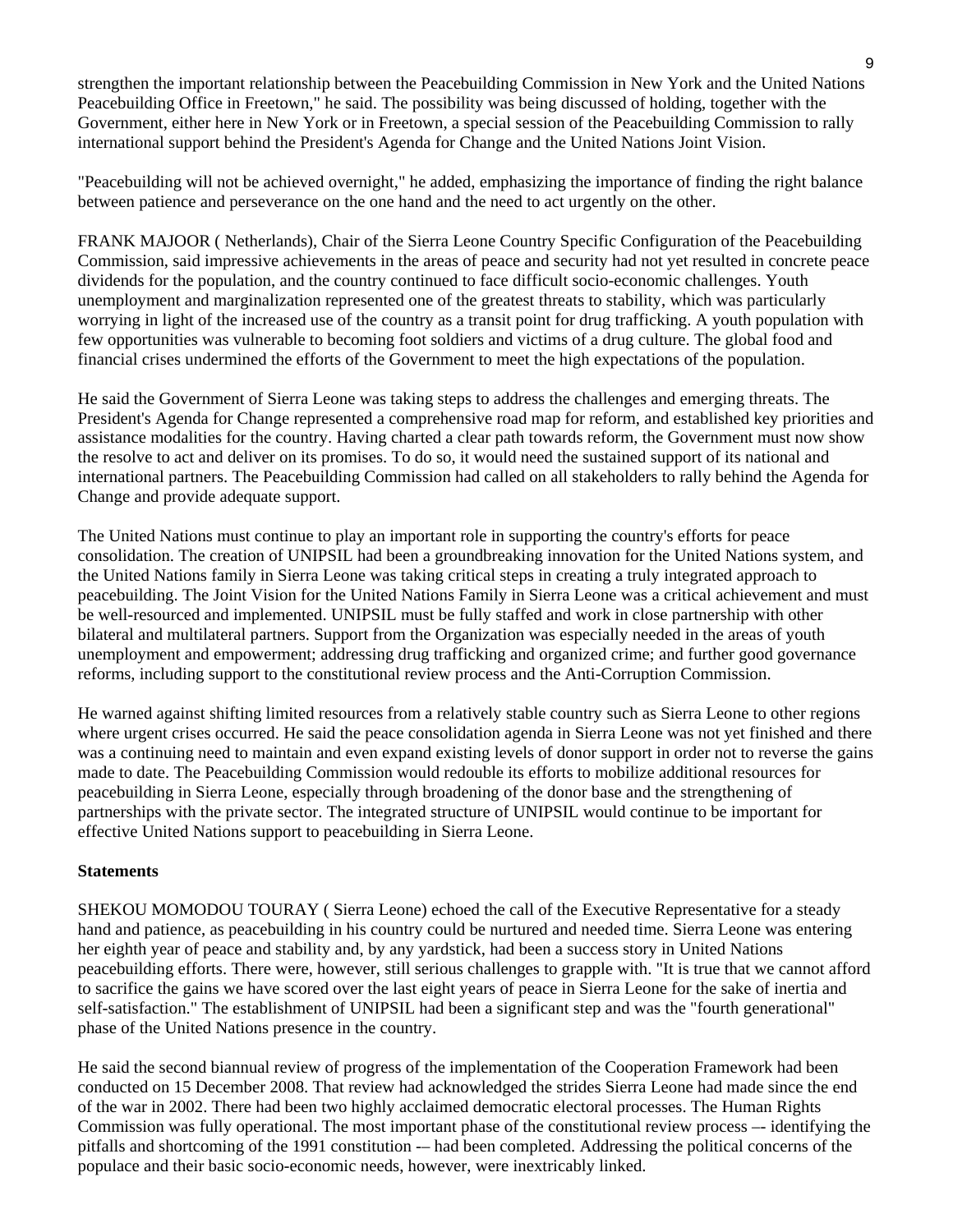A number of gender-related legislations had been enacted and the judiciary, police and the military had all undergone significant reforms. Security and stability had improved considerably and the climate was now conducive for investment. Stringent laws had been enacted to tackle corruption and the emerging threat of drug trafficking in the subregion. The independent Anti-Corruption Commission had demonstrated sufficient muscle and determination in the implementation of the National Anti-Corruption Strategy.

He said that, despite the progress, the challenges facing the Government "are daunting". Though internal revenue generation was improving, the Government's capacity to fulfil the commitments of the Cooperation Framework remained grossly inadequate. The much-needed budget support to the Government was waning. Security in the subregion was cause for concern. Sierra Leone, like other members of the Mano River Union, required more than ever greater international attention in order to become a haven of peace, security and stability, as well as achieving meaningful growth and development. He, therefore, urged the Peacebuilding Commission and all partners to rally behind the President's Agenda for Change and the United Nations Joint Vision. The biannual review of the Peacebuilding Commission had reaffirmed the need for all parties -– the Peacebuilding Commission, the United Nations, bilateral and multilateral partners and other stakeholders -- to remain focused and promptly forthcoming in addressing their respective commitments.

IBRAHIM O.A. DABBASHI ( Libya) said that it was important to continue consolidated international and United Nations efforts to further promote peace in Sierra Leone, establish stable democratic institutions and begin the process of development and consolidation of peace in all parts of the country. Great challenges were still facing the country. There was still a lack of trust between the country's two principle parties, but what gave hope for the future was the cordial and constructive interaction between them, with the encouragement of UNIPSIL. Despite the fact that economic performance had been encouraging in 2008, there were still some concerns, including the decline of external remittances and the possibility that official assistance would decline in 2009. Therefore, he supported the proposal concerning holding a special session of the Peacebuilding Commission to encourage more donations and assistance.

Libya considered the President's Agenda for Change and the United Nations Joint Vision as two very important documents to accelerate the building of peace in Sierra Leone, he continued. He agreed with the main priorities determined by the Agenda, including corruption, illicit trafficking in drugs and youth unemployment. As for the Joint Vision, it aimed at assisting the Government in consolidating peace and determined the main programmatic priorities, including economic integration of rural areas, participation of unemployed youth and promoting good governance. He hoped United Nations bodies and donors would provide generous support to the implementation of both programmes.

Illegal trafficking in drugs must be confronted as a matter of priority, he said. There was no doubt that promoting security sector reform and cooperation with the countries of the region would better address that problem, but it was also important to obtain the support of UNIPSIL and donors in that area. In that connection, he commended the UNIPSIL initiative for setting up an action plan to deal with the illegal trafficking of drugs and organized crime. Libya also agreed with the Secretary-General that one of the main cornerstones of post-conflict peacebuilding was dealing with injustices that had occurred during the civil war. It was very important to implement the recommendations of the Truth and Reconciliation Commission and start the work of the reparations committee for victims as quickly as possible. He welcomed the readiness of UNIPSIL to provide technical and advisory assistance to that process. For its part, Libya had provided assistance to Sierra Leone in the form of grants and investment projects and urged the financial institutions it participated in to provide assistance to the country.

RUHAKANA RUGUNDA ( Uganda) noted a generally positive assessment of the situation in Sierra Leone, as well as the role of UNIPSIL through the Joint Vision of the United Nations Family. In particular, he commended the Government and people of Sierra Leone on the ongoing consolidation of stability and security following the peaceful transfer of power to President Koroma through the general elections of 2007, as well as the successful holding of local elections in July 2008. It was encouraging that the country had been able to achieve a gross domestic product growth rate of 6 per cent in 2008, underpinned by the expansion of the agricultural, construction and service sectors. However, the country still faced a number of socio-economic challenges that required a holistic approach. The President's Agenda for Change laid out the basic policies and key priorities for the Government for the next three years in such critical areas as economic growth, delivery of social services and infrastructure development.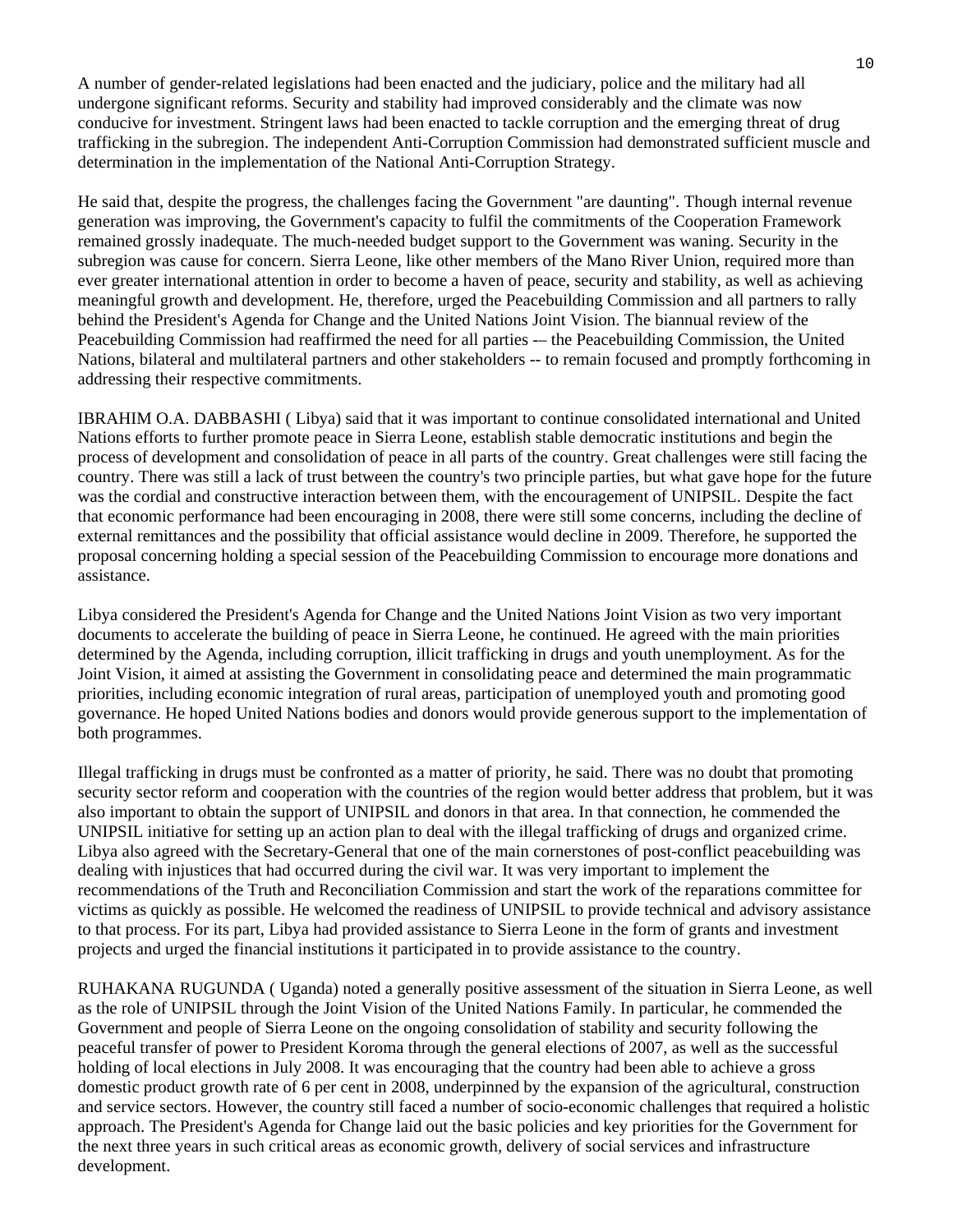Uganda appreciated the commitment of the Government and its development partners to raise \$1.2 billion, out of the total \$2.1 billion required, in the medium-term to achieve the objectives of the Agenda for Change, he continued. He noted that there was a funding gap of about \$1 billion for full implementation. Given the critical importance of having sufficient funding, his delegation wanted to know the progress made so far in the establishment of the Multi-Donor Trust Fund and the mobilization of resources to be administered by UNDP. He called upon UNIPSIL to work with all the stakeholders to mobilize the required funds. Despite the global financial and economic crisis, he requested the development partners to ensure timely disbursement of the pledged funds. It was also a shared responsibility of the Government and development partners to ensure that the funds were utilized on core activities and projects that would spur economic growth, create employment and improve the standards of living in the country.

He added that the implementation of the decentralization and devolution of authority process needed to be expedited, because it would enhance service delivery. He urged the Government and UNIPSIL to continue strengthening the capacity of national institutions to address such challenges as corruption, drug and human trafficking and piracy. Peacebuilding was a fundamental component of the three pillars that formed the mandate of the United Nations: peace and security, development and human rights. It required reinforcing contributions from a wide range of sectors and actors. The progress achieved in Sierra Leone so far was a good example of what could be achieved through an integrated and collaborative approach among the Government, United Nations agencies and development partners.

LE LUONG MINH ( Viet Nam) was pleased at Sierra Leone's continued progress in implementing its peace consolidation and socio-economic agenda, notably its enhanced dialogue in countries of the Mano River Union and successful conduct of local council polls last July. He also noted with satisfaction the continued cooperation between Sierra Leone and the United Nations country team, the Peacebuilding Commission and other development partners to strengthen principles of national ownership, among other things. At the same time, he shared concerns at such issues as the unresolved political tension along ethnic and regional lines, the emerging threat of piracy, illicit drug trafficking, the marginalization of both rural and urban communities and the high number of unemployed youth. If not managed carefully, those issues could derail the peace consolidation process.

Commending efforts by the United Nations Integrated Peacebuilding Office in Sierra Leone to proceed with its mandate outlined in resolution 1829 (2008), he said that coordination among United Nations agencies, regional organizations and international donors was essential to avoid duplication of work. He supported the Government's efforts to sustain peace and stability, address the root causes of conflict and accelerate progress towards the Millennium Development Goals. He called on the United Nations, the Peacebuilding Commission, the African Union, the Economic Community of West African States (ECOWAS) and the global community to continue to assist the Government in those efforts.

BAKI ILKIN ( Turkey) said that, over the past two decades, African nations had seen their fare share of turmoil, and Sierra Leone had not been an exception. Today, however, Sierra Leone stood as an example of how nations could change their destiny. There was now sustained peace and stability. He applauded the people of Sierra Leone for having the courage and vision to move beyond past grievances.

He said the task of fighting corruption, drug trafficking and youth unemployment could not be taken lightly, but, with the support of UNIPSIL and the international community, efforts could be successful. That would also prove that the international community could bring about change for the better. In moving forward, he had every confidence that the Executive Representative and UNIPSIL could continue to contribute to peace and prosperity.

MICHEL KAFANDO ( Burkina Faso) said there was no doubt that enormous progress had been achieved. Positive developments had been marked by the commitment shown by all actors and the clear will of Sierra Leone to promote national reconciliation and ensure economic progress. He welcomed the establishment of UNIPSIL, as well as the efforts and dynamism shown, together with other stakeholders, in efforts to consolidate peace. Challenges faced included the socio-economic fabric, which was vulnerable because of the global crisis, unemployment among youth and an increase in drug trafficking and organized crime. The Agenda for Change recognized the fact that corruption, drug trafficking and youth unemployment were major risks to peace and stability.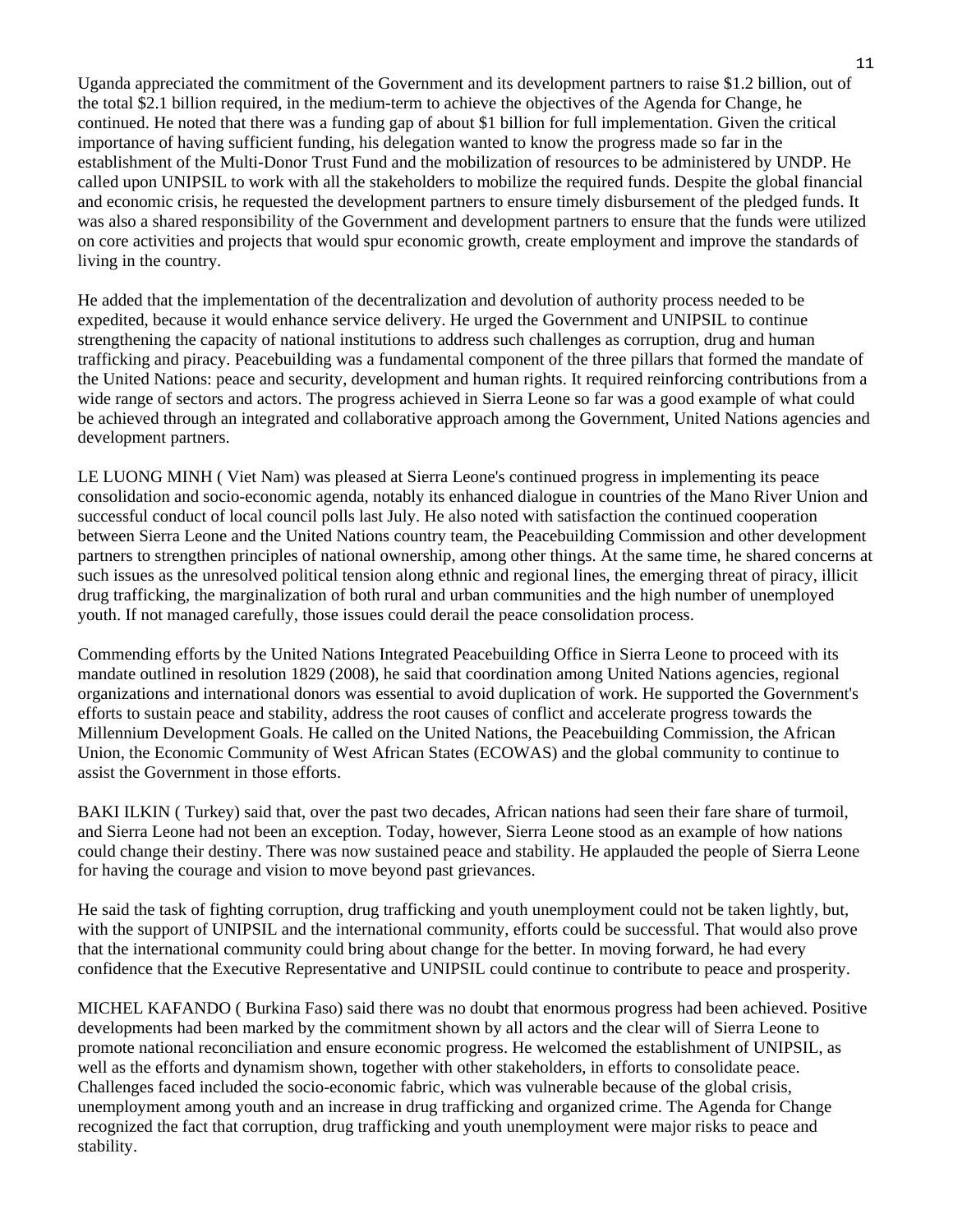He urged the Peacebuilding Commission to support the implementation of the Agenda for Change and encouraged all stakeholders to support strengthening good governance, the rule of law and reform of the public sector. The Peacebuilding Fund should continue to provide support and he urged, in that regard, all partners, despite the global crisis, to continue supporting the Fund. The Joint Vision of the United Nations Family and the Agenda for Change aimed at linking economic growth to human development. He hoped the Joint Vision could bring together the political mandate of UNIPSIL with the activities of funds, programmes and United Nations bodies. A special session of the Peacebuilding Commission was to be held and, in that regard, it was essential to underscore greater efficiency and close cooperation between UNIPSIL, ECOWAS and the Manor River Union. The focus should remain on support for economic recovery programmes, strengthening of institutions, combating drug trafficking and organized crime, support for the Truth and Reconciliation Commission, as well as support for good governance and strengthening institutions.

PIERRE LACROIX ( France) said that the statements today confirmed that the situation in Sierra Leone was getting better, but significant difficulties still remained. He welcomed the progress achieved, including the proper conduct of elections in 2007. However, there were challenges in the socio-economic areas, which were exacerbated by the crisis in the global economy. He was also concerned regarding the development of the drug trade in the region and its destabilizing effect. In that connection, he welcomed the ECOWAS conference last October, which had prepared a political statement for combating drugs in West Africa. France was counting on regional cooperation to address the problem and was prepared to support the provision of international expertise and technical assistance in that regard.

The strategic framework for peacebuilding in Sierra Leone must continue, he said, welcoming the cooperation between the Government and the Peacebuilding Commission. He encouraged the Government to continue implementing the strategic framework. France was pleased with the good pace of the start-up of UNIPSIL and supported the replacement of the old mission. In particular, he welcomed the innovation of providing support for the deliberations of the Peacebuilding Support Fund. Supporting the efforts of United Nations agencies and other international bodies to work together, he said that integration was needed to support peace and make a contribution to the sustainable development of the country. He looked forward to UNIPSIL continuing along all those lines.

SUSAN RICE ( United States) commended UNIPSIL for its support to Sierra Leone in making the transition to durable peace. She also commended President Koroma for his Agenda for Change, appointing a strong Anti-Corruption Commission and strengthening the efforts to promote the rule of law. UNIPSIL would play an important role in supporting those initiatives. In general, the United Nations had come a long way in helping nations rebuild after conflict. The Office was a new instrument in supporting a critical transition from insecurity and violence to peace. It was necessary to follow its progress to ensure the necessary support and ensure the new Office had the impact that the international community sought. She saw a real potential for value added and hoped the Office would soon prove the utility of an integrated approach to peacebuilding. It was an important next step in the common strategy to assist Sierra Leone. She was concerned, however, that UNIPSIL was not yet at full strength.

As a supporter of the Peacebuilding Commission, the United States was encouraged that the Commission had facilitated national dialogue on important issues, she continued. Among other things, the United States applauded the work of United Nations radio, which had reached out to people across the country to provide vital information regarding elections, women's rights and other important issues. She supported the transfer of that service to the national corporation and supported further development of the national broadcasting service.

Continuing, she expressed concern regarding the illegal transhipment of drugs through Sierra Leone and welcomed UNIPSIL's cooperation with the national authorities in that regard, saying that the United States supported those efforts. She also encouraged a regional approach to addressing the issues of narco-trafficking and piracy. Despite progress, Sierra Leone was still facing important challenges, including youth unemployment and poverty, which was a reminder of the need to work together within and beyond the international community to address them. Sierra Leone was not only an example of a difficult post-conflict transition, it also demonstrated the promise of the United Nations and the international community as they assisted people in building a better future. The United States would assist Sierra Leone in building lasting peace and achieving development and democracy.

KONSTANTIN DOLGOV ( Russian Federation) said the current political stability allowed Sierra Leone to move forward on reconstruction. In spite of positive developments, however, Sierra Leone faced tremendous transitional challenges, including a number of socio-economic issues. Their resolution was complicated by new challenges,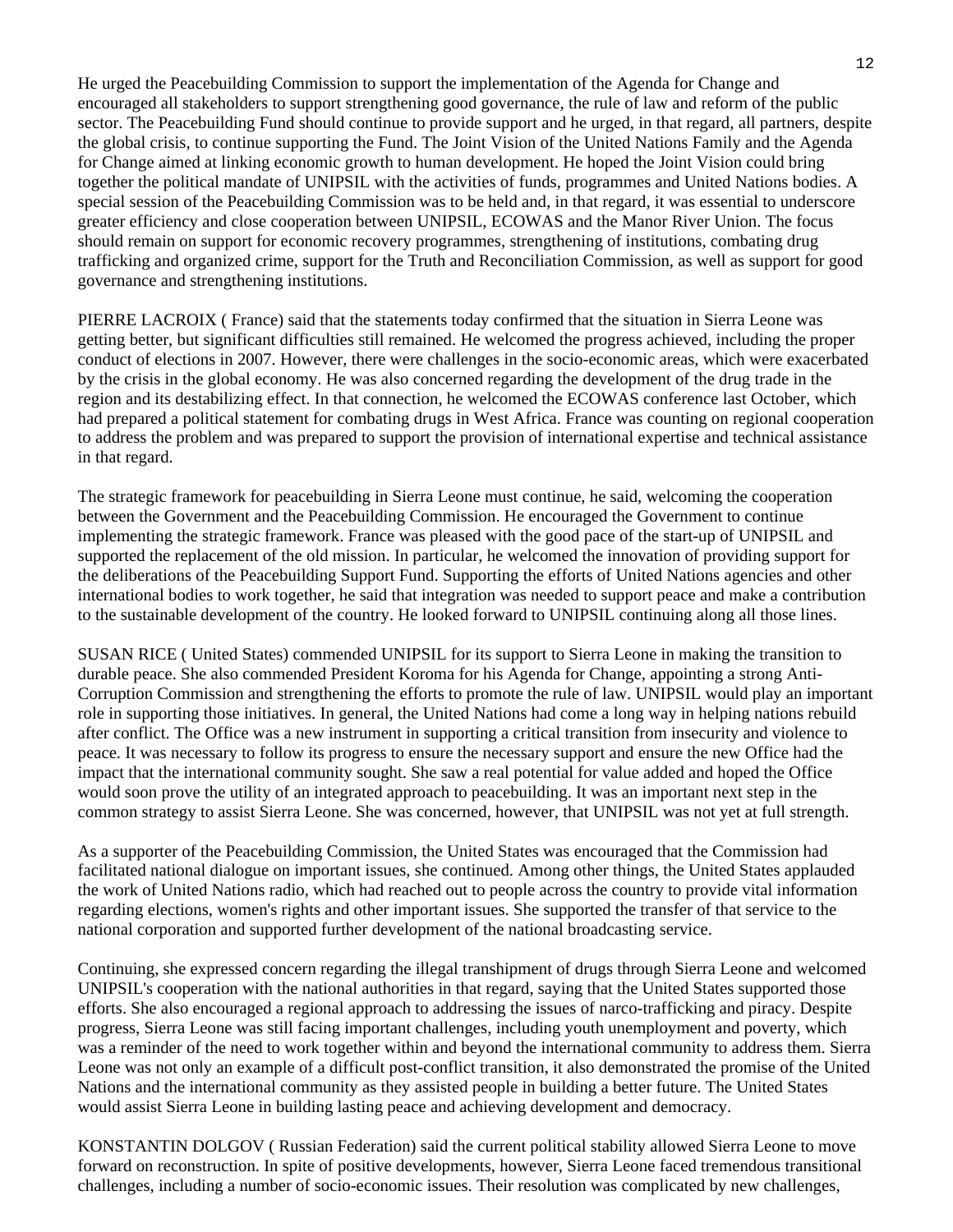such as the global financial crisis, cross-border organized crime and the growing threat of becoming a transition point of drug trafficking. The last threat was a problem for the entire subregion.

He said that, in order to address those threats, national institutions must be strengthened and a regional approach was necessary, including through the action plan of ECOWAS. He was also concerned by reports of piracy. The ongoing challenges confirmed the need for further support by the international community. Of significance was the coordinating work to be done by UNIPSIL and interactions between UNIPSIL and the United Nations Office for West Africa. UNIPSIL should focus on helping to implement the leadership's three-year programme. Cooperation between the Government and the Peacebuilding Commission on the priority areas was of urgent importance.

LIU ZHENMIN ( China) said that, over the past year, the political situation in Sierra Leone had remained stable, the security situation had been moving in a good direction and some headway had been made in economic development. The Agenda for Change had set the priority areas of the Government to develop its economy. The Joint Vision of the United Nations Family spelled out the priorities for international assistance. The focus of the next phase must be to ensure that their implementation would achieve the expected results.

He said the Government of Sierra Leone should make full use of the current stability in order to achieve conciliation and development, and international assistance to Sierra Leone should continue. Through the establishment of UNIPSIL, the peacebuilding process had entered a new phase. The impact of the global crises presented new challenges and the peacebuilding process, therefore, faced new challenges, including such issues as combating corruption and piracy. In combating drug trafficking, it was important to draw upon lessons learned, which indicated that prevention was key. Efforts in combating drug trafficking should be linked to improvements in the rule of law and the economy.

KAREN PIERCE ( United Kingdom) said that UNIPSIL was a very important integrated mission and an experiment in that respect, and she would follow its progress with great interest. The Council had heard much of what she wanted to say, and she would keep her statement short, but her brevity should not be taken for lack of interest. Sierra Leone was an important partner of the United Kingdom, and there was great support in her country for Sierra Leone and its people. She welcomed the peaceful transition to the new Government following the elections of 2007 and urged the Government to invigorate coordination with the development partners for the Agenda for Change. The United Nations had an important role to play, and full use of UNIPSIL should be made, in that regard.

The Office had done some important work already for the country's journey to effective development, she continued. She hoped UNIPSIL would continue its high-level advocacy against drugs, corruption and youth unemployment. Without progress in those areas, it would be hard to deliver in others.

In conclusion, she posed several questions in connection with the Office, asking about UNIPSIL's objectives for this year, and wondering what indicators of success should be followed and what other objectives added for 2009. She also wanted to know more regarding the impact of the military coup in Guinea on Sierra Leone, and wanted assurance that outputs and indicators of success would be included in the next report, so that the mission be evaluated properly. Proper monitoring was a key to success. She was disappointed that it had taken so long to reach the current stage of UNIPSIL's deployment. Some positions were still not filled. In a country like Sierra Leone that was not a tenable way to proceed, and she wanted to know how the United Nations could change its processes in that regard.

CLAUDE HELLER ( Mexico) welcomed the first report of UNIPSIL and underscored the positive developments in the country following many years of conflict. In Sierra Leone, the United Nations had been able to encourage reform to further promote development. It was now essential to train local human resources and avoid a situation of long-term dependence. The Security Council and other United Nations bodies must not attempt to work alone; they must encourage the initiatives of countries in the region, which had a better understanding of local realities and were in the best possible position to promote cooperation and development. The United Nations needed to promote support and planning capacity in Sierra Leone. Among other things, he supported the efforts to promote national dialogue, consolidate political institutions, and strengthen the national human resources commission. Consolidation of those efforts was a priority for UNIPSIL.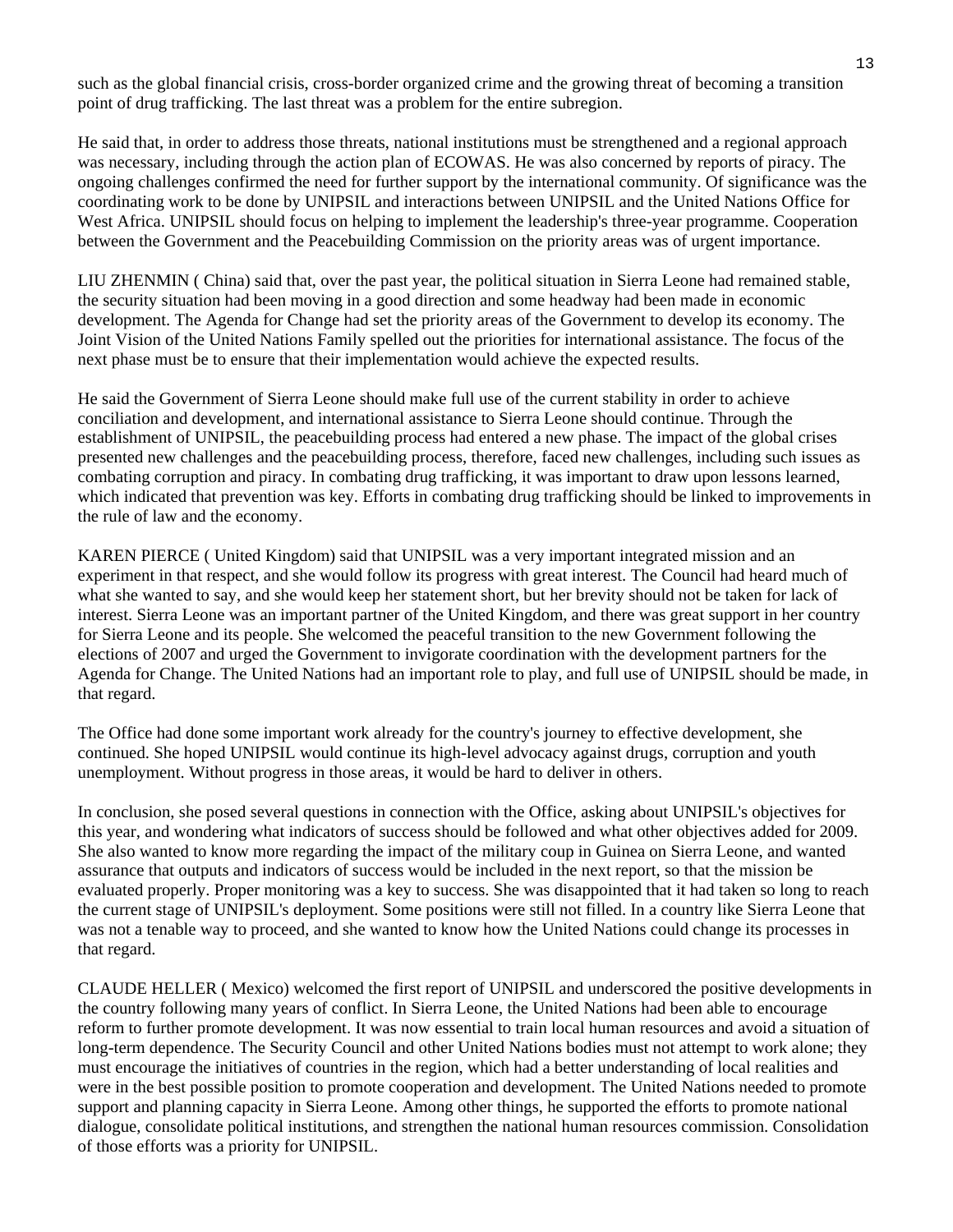He welcomed other developments, including the work to enact the law on the rights of the child and gender justice, as well as the efforts to achieve justice during the transitional period. He expressed concern, however, regarding the role of organized crime and the increasing use of the country for drug and arms trafficking, as well as the instances of piracy and disputes among tribes. It was essential for UNIPSIL, with support of the international community, to assist the Government in promoting dialogue and cooperation with the countries of the region to combat drug and arms trafficking, since those phenomena threatened peace and stability in the region. He also welcomed the work by the Peacebuilding Commission within the Sierra Leone country configuration and its work to mobilize resources. It was also encouraging to see work to promote dialogue with other actors.

In conclusion, he supported the efforts of the Commission to broaden the donor base, so the people of Sierra Leone could benefit from peace benefits. That was particularly important against the backdrop of the current global financial situation. It was important to ensure the solid presence of the United Nations in the country to continue promoting cooperation among all partners through the Joint Vision. Further, the President's Agenda for Change deserved solid support.

ANA VILLALOBOS ( Costa Rica) said reconciliation and national unity in Sierra Leone remained of the highest priority and required participation of all sectors of society. Ethnic and regional divisions must be overcome, a task to be undertaken by Parliament. Compliance with the recommendations of the Truth and Reconciliation Commission was also important. Of similar urgency was institutional consolidation. Institution building and the rule of law required an all out attack against corruption, which included transparency and combating impunity. The Anti-Corruption Commission's work should be strengthened.

She said the Council must pay attention to the growing threat of drug trafficking, which also threatened other countries in the region, including through implementation of the ECOWAS plan of action and supporting the strengthening of subregional organizations. Challenges confronting the Government of Sierra Leone in its efforts to consolidate progress included reform of the security and justice sectors and integration of the country's youth, efforts which needed international support.

THOMAS MAYR-HARTING ( Austria) said the progress in moving peacekeeping efforts forward could provide an example for other cases. He welcomed the support of the United Nations International Drug Control Programme in facing the challenges posed by organized crime and drug trafficking. Cooperation with the country-specific configuration of the Peacebuilding Commission was essential. In confronting other challenges, it was essential that the World Bank and IMF put more emphasis on poverty reduction. Progress in the economic performance, however, could be jeopardized by high youth unemployment. Efforts to address youth unemployment in the Mano River Basin region should be strengthened.

He said organized crime, drug trafficking, corruption and the proliferation of small arms must be high on the agenda and be addressed by regional processes, including through the ECOWAS convention against small arms and light weapons and implementation of the ECOWAS plan of action against drugs and organized crime. The Joint Vision of the United Nations Family document was a sound basis for coordinated support to efforts to combat illicit drug trafficking. Two activities were crucial for national reconciliations: follow-up to the recommendations of the Truth and Reconciliation Commission and the procedures of the Special Court for Sierra Leone. The Special Court's activities had provided capacity-building opportunities for national professionals. A brain drain of those skills should be avoided.

VICE SKRACIC ( Croatia) said that he was pleased by the successful transition to UNIPSIL, which brought together the whole United Nations family. The model had already started to bear fruit. The new climate in the country contributed to the further consolidation of peace, but Sierra Leone was still divided along ethnic and geographical lines and more remained to be done. He commended the Government for making the fight against corruption a key element of its platform, and welcomed the work of the Anti-Corruption Commission and development of the action plan to address illicit drug and arms trafficking. He also welcomed the first State human rights report and encouraged the Government to continue implementing the recommendations of the Truth and Reconciliation Commission. He strongly supported security reform and commended UNIPSIL for its input to the development of policing standards.

Among the Government's main remaining challenges, he mentioned the youth unemployment and poverty, saying that they posed serious threats to the progress achieved. The way those obstacles were confronted would define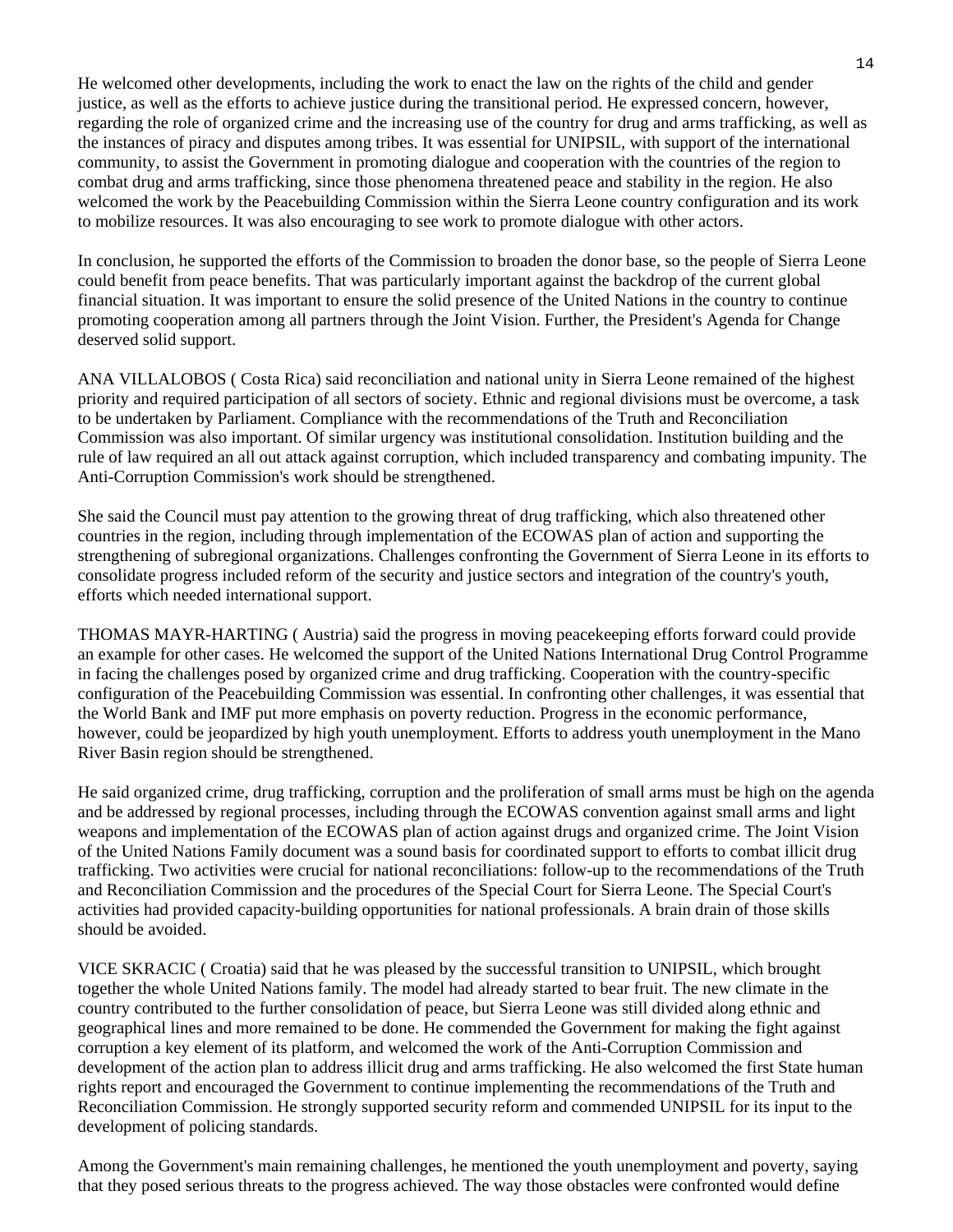further progress. Agenda for Change identified the Government's main priorities and represented a major change from aid dependence to growth and development. There was no doubt that firm political leadership and international support would be needed. In that connection, he welcomed the development of the United Nations Joint Vision and hoped that, together with the Agenda, it would accelerate the recovery of the country and ensure permanent stabilization. He also commended the role of the Peacebuilding Commission in Sierra Leone.

Council President YUKIO TAKASU ( Japan), speaking in his national capacity, said it was important that UNIPSIL reach its full operational capacity. Sierra Leone represented a model of a transition from peacekeeping to peacebuilding, but major peacebuilding challenges remained in good governance and creating development opportunities. The following areas should receive focused attention and priority: strengthening good governance and the core democratic institutions; dialogue for national cohesion and reconciliation; accountability in public services; controlling drug trafficking and piracy; and improving the livelihood of the people. Urgent support was needed for efforts to create job opportunities for youth and to reduce the high dependence on food imports, in order to achieve self-sufficiency by 2010. The supply of electricity and basic transportation infrastructure were also essential.

He said those priorities were well reflected in the Agenda for Change, the Peacebuilding Cooperation Framework and the United Nations Joint Vision. The United Nations Joint Vision represented a conscious effort to address priority areas in a fully coordinated and integrated manner by the United Nations system, the World Bank, IMF and the African Development Bank. Implementation was what most mattered. The international community should strengthen political, economical and technical support. Japan had extended assistance in the energy sector and for youth employment and was now considering assistance for rice production through the Coalition for African Rice Development (CARD).

#### **Concluding Remarks**

Responding to questions and comments, Mr. SCHULENBURG, Executive Representative of the Secretary-General, thanking all members of the Council for their words of support, said a peacebuilding mission was a new type of mission that raised many conceptual issues, such as the difference between an Executive Representative and a Resident Coordinator and the relationship between UNIPSIL and the Peacebuilding Commission. Another issue was how to integrate a political mandate with a development mandate. The Joint Vision document had been adopted in order to combine the two visions, and was supported by 15 United Nations agencies.

He said UNIPSIL had provided Sierra Leone's President with a five page note on what could be done to address youth unemployment, including a recommendation to create a youth commission. It had also offered an advisory note on the drug issue. He hoped that a special session of the Peacebuilding Commission could help provide general directions for establishing programmatic areas with concrete benchmarks.

Regarding Uganda's question on the multi-donor trust fund, he said that, having learned from past experiences with the Peacebuilding Fund, he intended first to present a development framework to the Peacebuilding Commission, before opening a multi-donor trust fund.

Guinea was a matter of concern, he said to another comment. Guinea shared a long border with Sierra Leone, parts of which were in dispute. As there were many cultural and ethnic relationships, whatever happened in Sierra Leone would have an impact on Guinea. The Office of the United Nations High Commissioner for Refugees had agreed to monitor the border for unusual movements. Neighbouring countries also could easily become destinations of flight for Sierra Leonean criminals.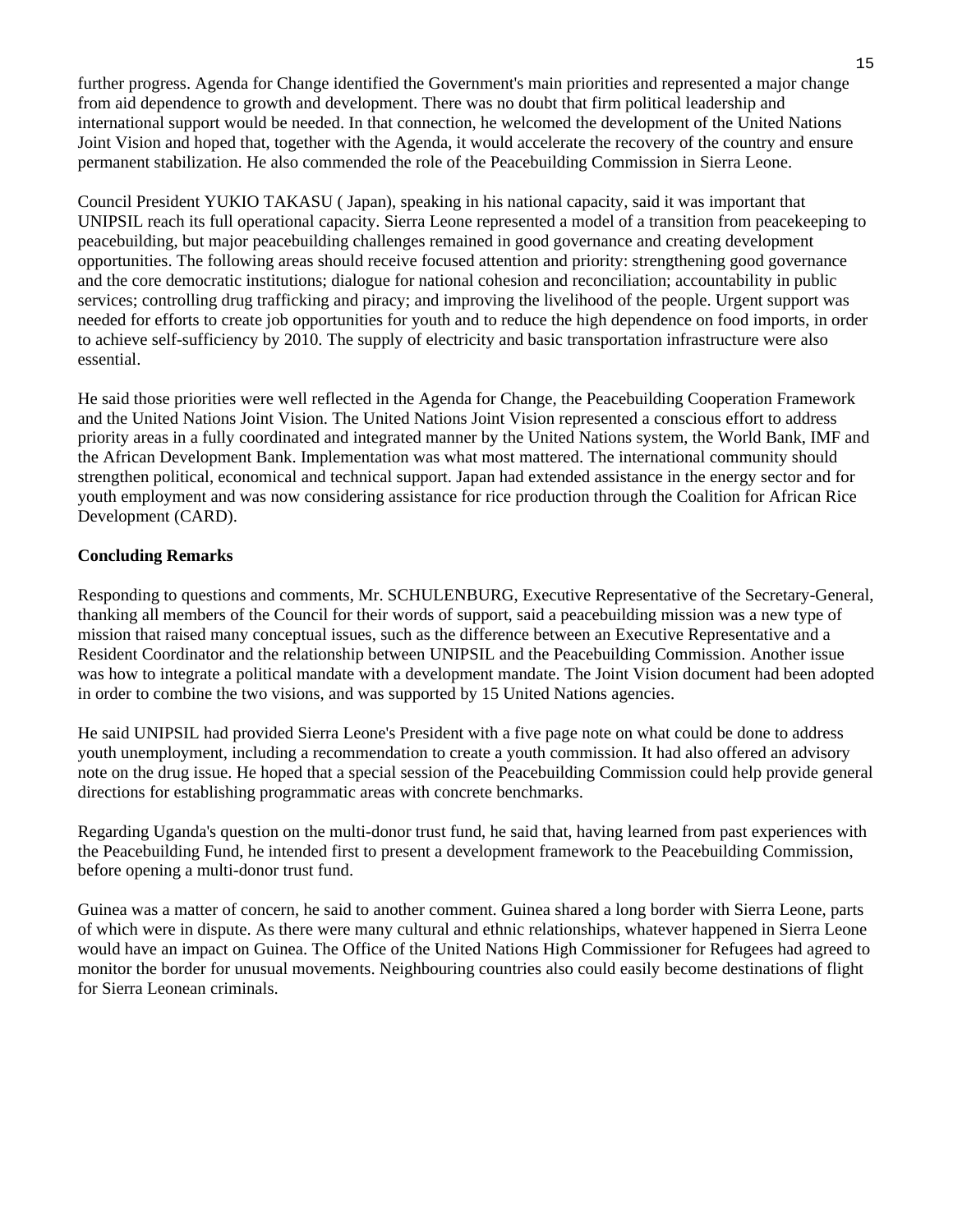

United Nations Mission in Liberia (UNMIL)

# **UNMIL Public Information Office Complete Media Summaries 9 February 2009**

*[The media summaries and press clips do not necessarily represent the views of UNMIL.]* 

#### **Newspaper Summary**

# **Labour Minister Says Political Will against Cronies Needed to Fight Corruption**

(New Democrat, The News, The Inquirer)

- Labor Minister Samuel Kofi Woods has declared that Liberia has sunk in corruption, thus President Ellen Johnson Sirleaf must muster the courage to punish corrupt public officials.
- "We must recognize that this nation has sunk in corrupt and twisted values, leaders must act against friends and allies who violate public thrust," Mr. Woods told students during a keynote address at the University of Liberia student government induction ceremony Friday.
- He implored government to "use the anti corruption web to catch, capture and punish the big fishes and set example on those perceived to be untouchable"
- He noted that looting state resources and self aggrandizement have brought shame to the nation and that current political leaders continue to maintain those values that have undermined the growth of democracy here.
- "Those who lead today continue to maintain values that undermine the growth of our democracy. In this country, we applaud greed and glorify dishonesty. In this country, we are self- centred and lack nationalism and patriotism, and in the combination of all, we are just becoming extremely corrupt," the Labour Minister, once a rights activist, declared.
- Minister Woods: "Leaders must have the political will and courage to lead and not be led. Leaders must take responsibility and not shift responsibility. Leaders of this country must act against friends and allies who break the law and violate the public thrust".

#### **Monrovia's New Mayor Vows Tougher Measures to Restore Cleanliness**

(The News, New Democrat, The Inquirer, The Informer)

- The newly appointed Mayor of the City of Monrovia stormed the city's derelict streets of impoverished people Saturday kicking down market tables of petty traders and vowing to unleash bulldozers to wipe out the capital's spreading slums.
- Ms. Mary Broh, a deputy managing director at the port, also ordered storeowners not to allow petty traders to sell in front of their stores.
- "We will fight it. We will break down makeshift structures. We will start to bulldoze them," she declared as she kicked the goods of street peddlers common in African cities. The mayor met no resistance.
- "We will break down makeshift structures that are not supposed to be there. We will start using bulldozers to move them to give Monrovia a facelift," she said amidst laughter from passersby.

#### **Illicit Miners Plunder Sapo Park**

(Public Agenda)

• The Environmental Protection Agency or (EPA) here has confirmed a broad occupation of the reserved Sapo National Park (SNP) in south-eastern Liberia by foreigners. The EPA in its fact findings done on the Park recently established that Malians, Ghanaian, Senegalese, Ivoirians, Sierra Leoneans have stormed the Park in search of gold and diamond. The EPA said the foreigners have likewise turned the environment of the Park into a well fixed market place that is now serving as an attraction to more intruders. EPA's Executive Director Ben Donie, told a news conference Friday that findings carried out at the Park by the EPA and partners also established that as a result of low consideration for communities neighbouring the Park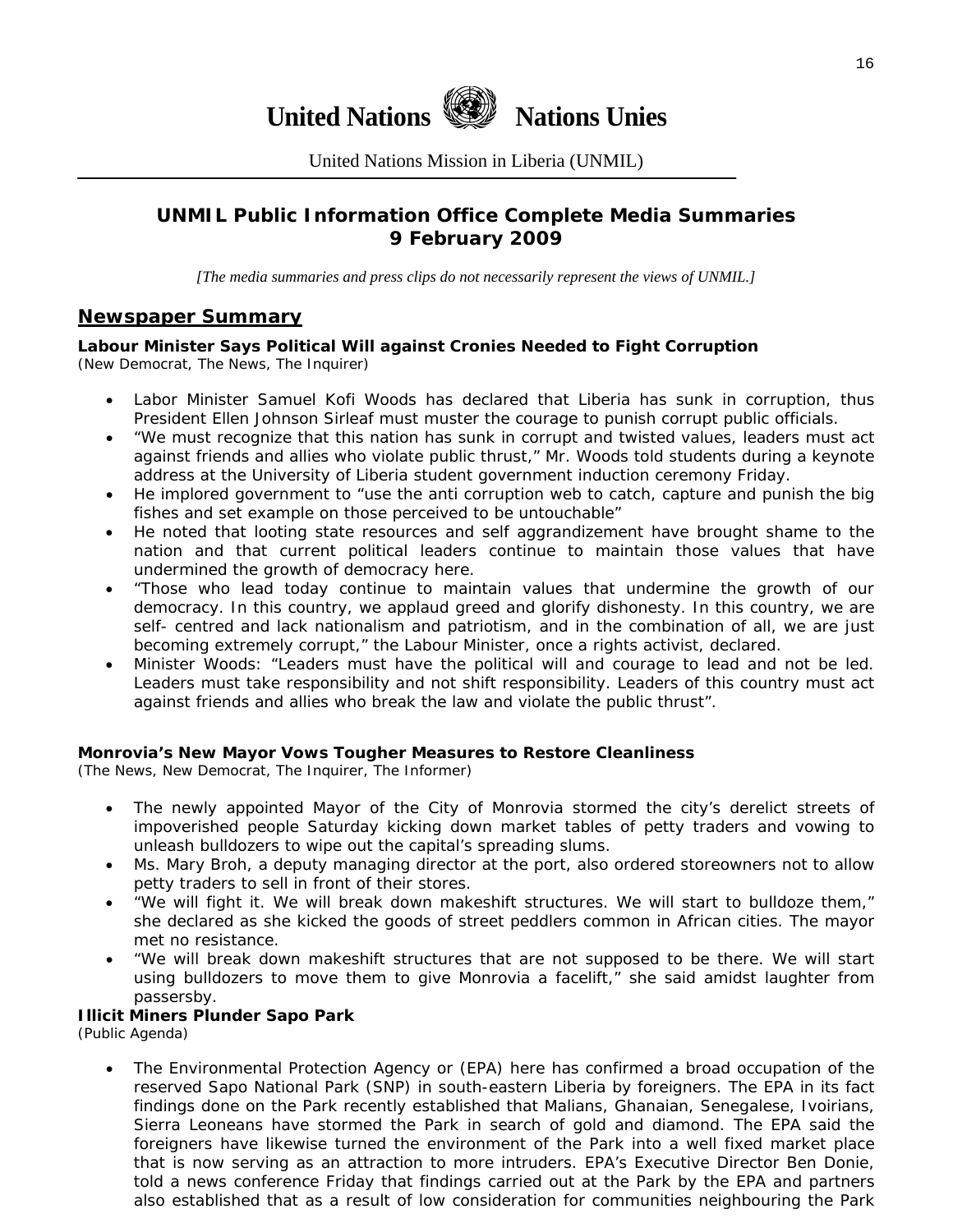ranging from Grand Gedeh and River Gee, the Park has become a 'colossal corridor' for invaders who enter there without any remorse. The EPA's fact findings explained that there are little or no consideration for the local government administrations and traditional leaders in the management system of the Park. According to the EPA, people living around the Park do not see themselves involved in the management system of the Park and as a result, they live with the belief that the Park was only a mere Forestry Development Agency and or government's business and therefore, they do not care about what goes wrong there. The EPA Executive Director Ben Donie said there are over 20,000 people currently in the Park and demonstrating illicit activities which include gold and diamond mining and similarly, shooting dead, protected animals.

#### **Radio Summary**

**Local Media – Radio Veritas** *(News monitored today at 9:45 am)* **President Sirleaf Dedicates Old Road Project** 

- The Liberian leader, President Ellen Johnson-Sirleaf over the weekend dedicated the first successfully completed community road projects currently being undertaken by the Liberian Government from tax payers' money.
- President Sirleaf cut the ribbon marking the official opening of the road in the Sinkor Oldroad Community. The road segment, which is 4.2 kilometres long, has been refurbished by CHICO, a Chinese road construction company. The refurbished stretch of road covers the Nigeria House junction, Oldroad market and Kailondo hotel suburbs of the community.

(*Also reported on Star Radio, Sky F.M., Truth F.M. and ELBC*)

#### **New Appointments in Government**

- President Ellen Johnson Sirleaf on Friday appointed Mary Broh, Mayor of the City of Monrovia, replacing Ophelia Hoff-Saytumah.
- Also appointed Friday was Madam Laetitia Reeves, Mayor-Paynesville City Corporation. Appointments were also made at the Ministry of National Defense. Mr. Robert E. Cooper becomes the Assistant Minister for Plans, Policy & Operations while Mrs. Olga R. C. Jallah has been named Assistant Minister for Personnel Administration and Resource Management.
- According to an Executive Mansion release, the President has also effected changes at the Ministry of Lands, Mines & Energy. Mr. Carlton Miller was appointed Assistant Minister for Mineral Exploration & Research; Mr. Walter McCarthy, Assistant Minister for Mines; and Mr. James Zawolo, Assistant Minister for Energy.
- Florence Dukuly goes to Ministry of Internal Affairs as Assistant Minister for Administration while Mr. Ekeema A. Witherspoon becomes Assistant Minister for Technical Services also at the Ministry of Internal Affairs and Mr. Henry B. Yonton, Assistant Minister for Administration, Ministry of Planning & Economic Affairs.

(*Also reported on Star Radio, Sky F.M., Truth F.M. and ELBC*)

# **Star Radio** *(News monitored today at 9:00 am)*

#### **Education materials for schools arrive**

- A consignment of textbooks and boxes of assorted toys valued over US\$24,000 has arrived in the country. The over three thousand books and toys were donated by 14-year-old Casey Robins and parents based in California.
- The donation which is a second consignment followed an interview with Deputy Information Minister Gabriel Williams in the United States.
- Minister Williams said Casey and parents were touched when he highlighted the plight of Liberian students in an interview on Public Radio.
- Minister Williams assured the books would be turned over to the Education Ministry and the MCSS to help update libraries at Public schools. He also assured the toys would be distributed to children in orphanages and other communities.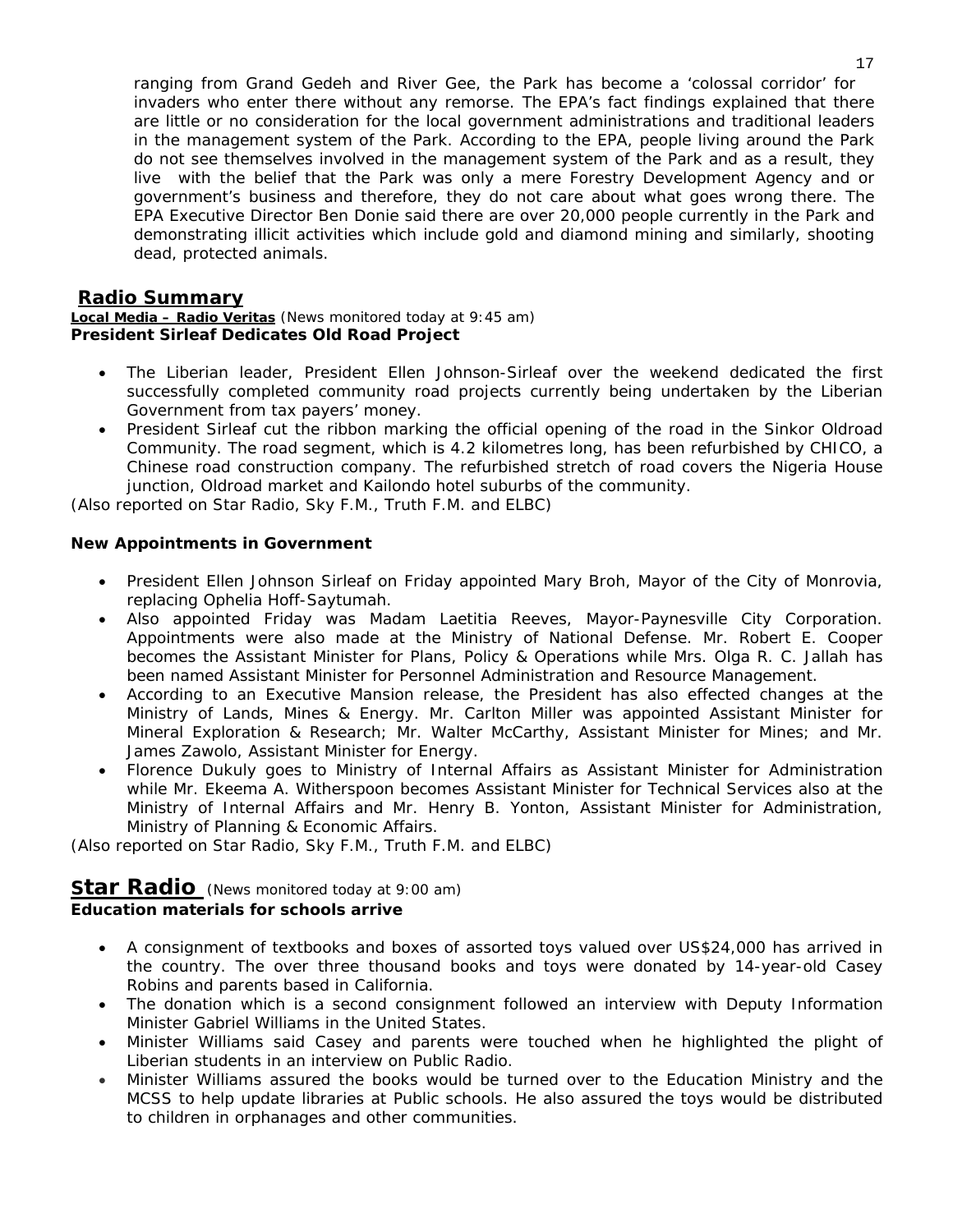# **United Nations Nations Unies**

United Nations Mission in Liberia (UNMIL)

# **UNMIL Public Information Office Complete Media Summaries 6 February 2009**

*[The media summaries and press clips do not necessarily represent the views of UNMIL.]* 

#### **Newspaper Summary**

#### **UNMIL FC Says Ex-Combatants No Threat To Liberia**

(Public Agenda, The Patriot)

- The Force Commander of the United Nations Mission in Liberia (UNMIL), Lt. Gen. Zahirul Alam has disclosed that ex- Liberian combatants who fought along side their Ivorian counterparts do not in anyway pose threat to Liberia.
- Lt. Gen. Alam made the disclosure this week at the Mission's headquarter in Sinkor when Force Commanders from the UN Mission in Cote d'Ivoire (ONUCI), the UN Office for West Africa (UNOWA), the UN Mission in Liberia (UNMIL), and a representative from the Department of Peacekeeping Operations (DPKO) at the UN headquarter in New York met with journalists at the just ended Regional Force Commanders Conference.
- The UNMIL Force Commander said, the presence of ex-Liberian combatants in neighbouring Ivory Coast are not currently a threat to Liberia yet, adding," if situations in that West African state do not go the way it should, there could be some trouble." According to him, "they (ex-combatants) are demanding some CFA 500,000, equivalent to US\$1000 compensation from the Ivorian Government and if they do not get it and become frustrated, there could be some trouble there and not in Liberia."
- He noted that there are some other terms and conditions set up by the ex-combatants before disarmament but they will not be taken into consideration. Lt. Gen. Alam stated that in view of the current global economic down turn and the complexity of the DDRR program, coupled with the complexity of the ex-combatants' compensation package, two things could happen. He did not elaborate further.

#### **Court Acquits Senator Kaine, Six others in Murder Case**

(The News, National Chronicle, Daily Observer, The Analyst, Public Agenda, The Inquirer)

- Seven defendants in the Kolleh Town massacre case including Senator Roland Kaine have been acquitted.
- The grand jury that heard the facts of the murder case brought a not guilty verdict in favour of the seven defendants although another defendant A.Y. Kollie got a hung verdict.
- The seven defendants including Senator Kaine were amongst 15 accused of the murder of more than 14 young men in a bloody land dispute. Subsequent reports put the number of men killed at over 20.
- Reports say the verdict sparked angry reaction from relatives of those massacred threatening to take to the streets to protest the ruling. However, officers of the Liberia National Police were deployed at strategic locations in the city to prevent the demonstration.
- Most media outlets portrayed the verdict as a 'blow' to the State even though the prosecution has the legal right to request a review of the case by a higher court, preferably the Supreme Court of Liberia.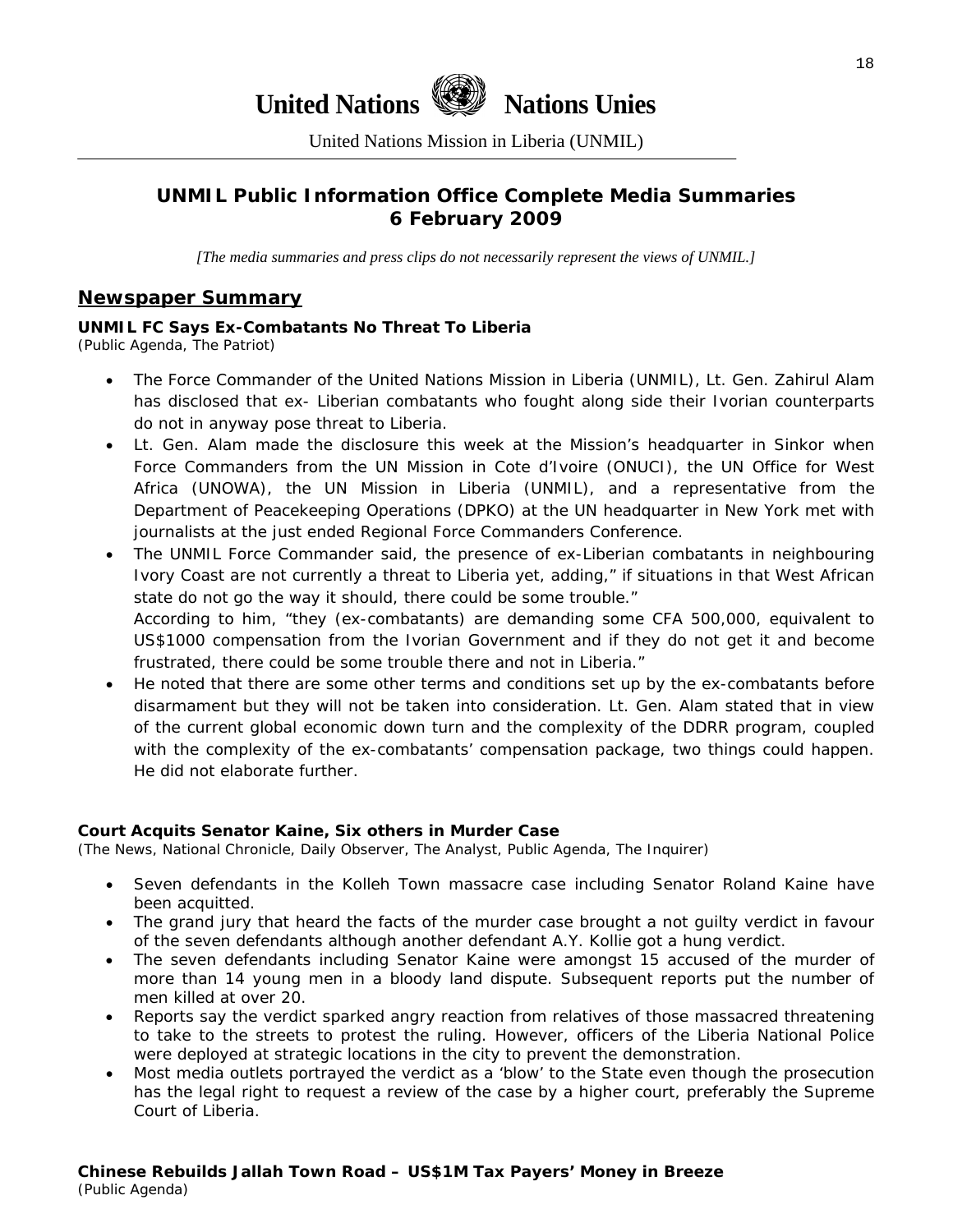- [sic:] Once again, the image of the Ellen Johnson Government has come under the microscope with the dumping of US\$1million of tax payers' monies into the drainage at the time hundreds of thousands of Liberians are going hungry daily and can not afford to pay their children schools' fees. The Jallah Town Road which was given massive publicity as one of the first major projects of the UP Government using United States one million dollars of tax payers' funds, has been crushed and is being rebuilt by a Chinese Company.
- The Jallah Town Road was one year ago dedicated by President Ellen Johnson Sirleaf who also raised the question of the unprofessional way the road was constructed by engineers from the Ministry of Public Works.
- Despite the President's concern about the unprofessional work carried out by the Public Works Ministry, she did not punish anyone for the economic waste at the time the country is recovering from years of destruction.
- Insider at the Ministry of Public Works put the cost of the project at US\$1 million but reliable sources said a good chunk of the funds intended for the construction of the road was actually siphoned.
- The construction of roads in the country is part of government's poverty reduction program, but with the remaking of the Jallah Town Road, and the wasting of such huge amount of money, it is not clear how the government intends to reduce poverty.

# **Radio Summary**

**Local Media – Radio Veritas** *(News monitored today at 9:45 am)* **Senator Kaine, Six others Acquitted**  (*Also reported on Star Radio, Sky F.M., Truth F.M. and ELBC*)

#### **US\$30m rice Concession Starts in Lofa**

- The US\$30 million concession agreement signed between Government and African Development Agency (ADA) last year has formally stated in Foya, Lofa County.
- The multi-million dollar rice project, which started last month, is covering an initial 2,500 hectares of land.
- Speaking at a news conference Thursday, the General Manager of ADA-LAP, Elvis Morris said a total of 10,000 hectares of land would be targeted in all.
- Last year ADA and the Liberian Government signed a US\$30 million rice concession agreement to be produced rice in Lofa, Nimba and Bong.

(*Also reported on Star Radio, Sky F.M., Truth F.M. and ELBC*)

#### **President Sirleaf Tours Parts of Monrovia**

- President Ellen Johnson Sirleaf yesterday visited several commercial centres in parts of Monrovia and expressed dismay at the sanitary conditions of the areas visited.
- The President also frowned on the erection of makeshift structures in residential areas and advised owners of the structures that Government will demolish the structures to give the city a facelift.
- Thursday's visit by President Sirleaf covered Mamba Point, Johnson Street, the Gabriel Tucker Bridge, and Duala Market on the Bushrod Island.

#### **Star Radio** *(News monitored today at 9:00 am)*

# **Today Is International Day of Zero Tolerance to Female Genital Mutilation**

- President Ellen Johnson Sirleaf has issued a proclamation declaring today 6 February as International Day of Zero Tolerance to Female Genital Mutilation.
- A Foreign Ministry release said the day will be observed under the theme "Political Will at the Centre of Achieving Zero Tolerance to Female Genital Mutilation".

(*Also reported on Sky F.M., Truth F.M. and ELBC*)

# **House of Representative to Investigate "Controversies" at TRC**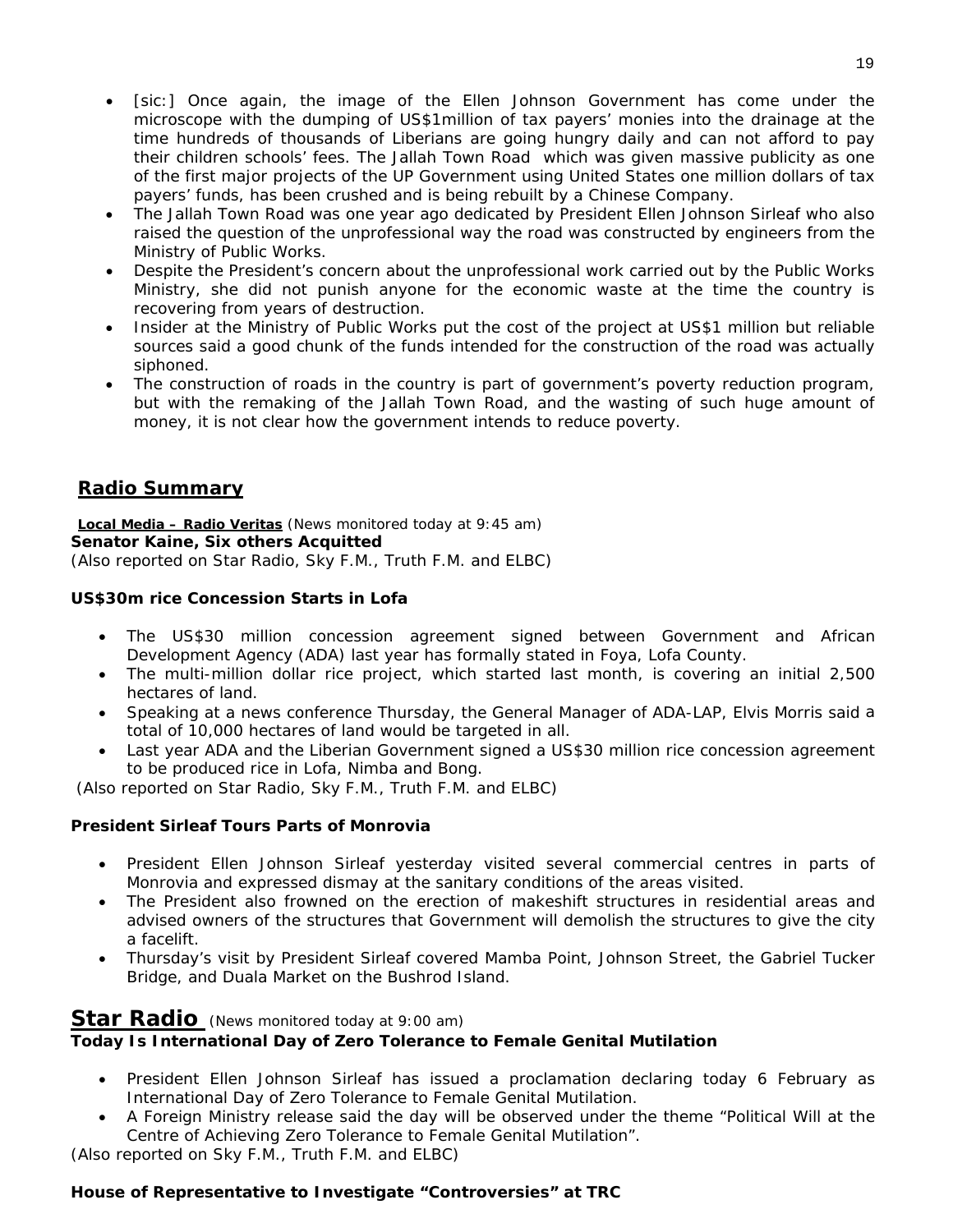- The House Committee on Peace and Reconciliation has announced an investigation into the unfolding development ensuing at the Truth and Reconciliation Commission of Liberia (TRC).
- The Chairman of the Committee, Wesseh Blamo said the investigation will focus on the accusation linking TRC Commissioner, Sheikh Kafumba Konneh to the war and disagreements among the commissioners over the TRC's first report.

## **Truth F.M.** *(News monitored today at 10:00 am)*

#### **President Orders Halt to Production of Locally Produce Beverage**

- President Johnson Sirleaf has ordered a halt to the sale of plastic alcoholic drinks, referred to locally as 'drip.'
- The drink, produced by a local distillery, NICOM distilleries, is reportedly being consumed by under-aged youth.
- Commerce Ministry officials have been directed to ensure that the company halts the production of the drink or risk closure.

\*\*\*\*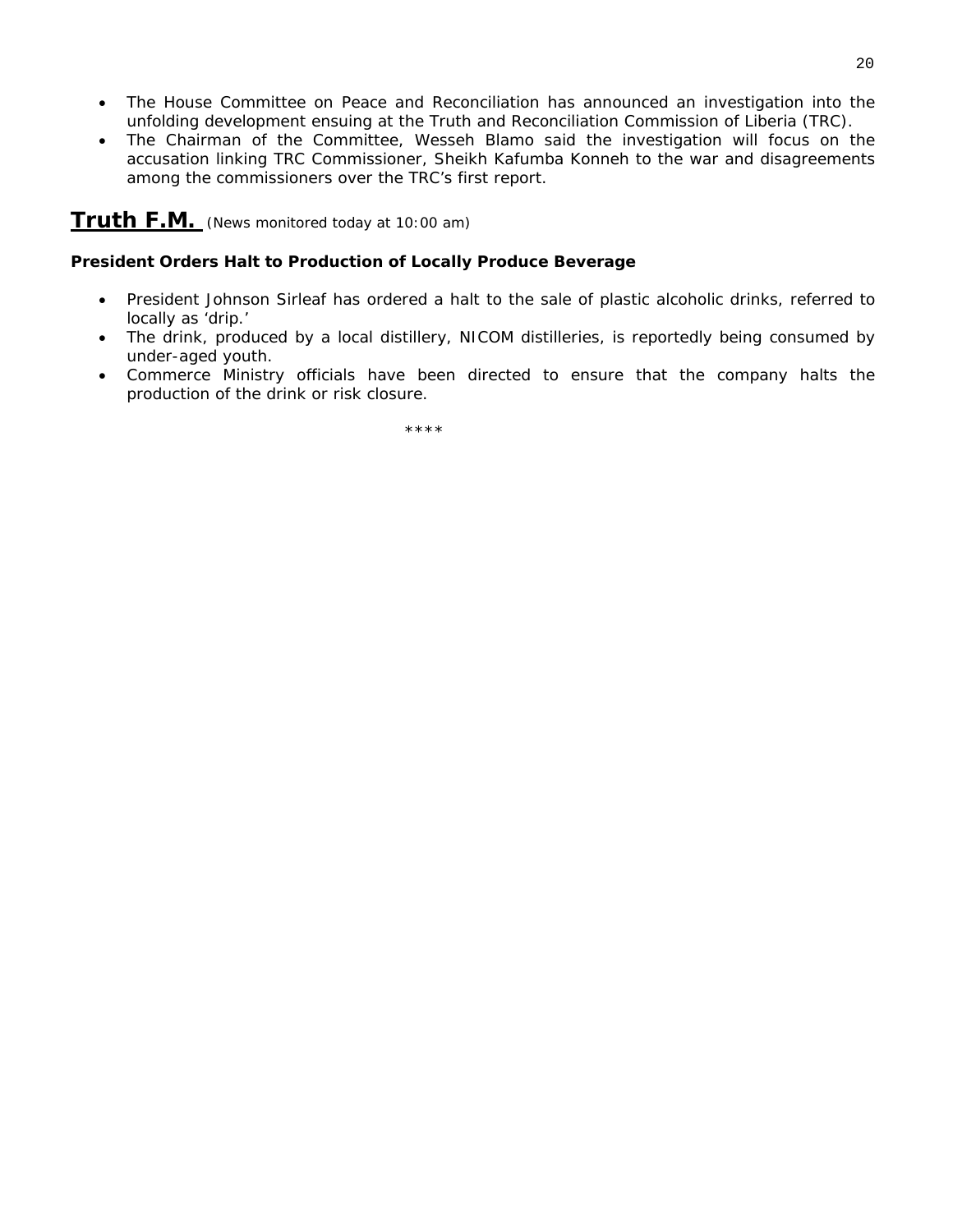# UN News Centre Monday, 9 February 2009

# **Trial of Rwandan accused of manufacturing evidence starts at UN tribunal**

The trial of a Rwandan investigator accused of trying to fabricate evidence for the appeal of a former minister of higher education convicted of genocide started today at the United Nations tribunal set up to deal with the mass killings that engulfed the small African nation in 1994.

Léonidas Nshogoza has been charged with two counts of contempt of the Tribunal and two counts of attempting to commit acts punishable as contempt against the International Criminal Tribunal for Rwanda ([ICTR](http://69.94.11.53/ENGLISH/PRESSREL/2009/585.html)) in Arusha, Tanzania.

The indictment accuses Mr. Nshogoza of intending to fabricate evidence and procure false statements for use in the appeal of the conviction and sentencing of former Minister Jean de Dieu Kamuhanda. It also accuses him of interfering in the administration of justice.

Mr. Nshogoza, who was the investigator for the defence in the case of Prosector v. Jean de Dieu Kamuhanda, voluntarily surrendered to the ICTR in February 2008 after an international warrant was issued for his arrest.

In its opening statement today in Trial Chamber III, the prosecution said that the charges were very serious because they involved an attempt to pervert justice in a genocide case, adding that it had evidence to support the evidence fabrication charges and intent to procure false evidence.

Former Minister Kamuhanda is serving concurrent life sentences after being convicted of genocide and extermination by the ICTR, which found that he had supervised the killings in his native Gikomero commune in the Kigali-Rural prefecture.

He distributed firearms, grenades and machetes to the Hutu Interahamwe militia and led attacks at the parish church and adjoining school in Gikomero, where several thousand Tutsi civilians were killed.

Beginning in April 1994 in Rwanda, more than 800,000 ethnic Tutsis and Hutu moderates were massacred, mostly by machete, during a period of less than 100 days.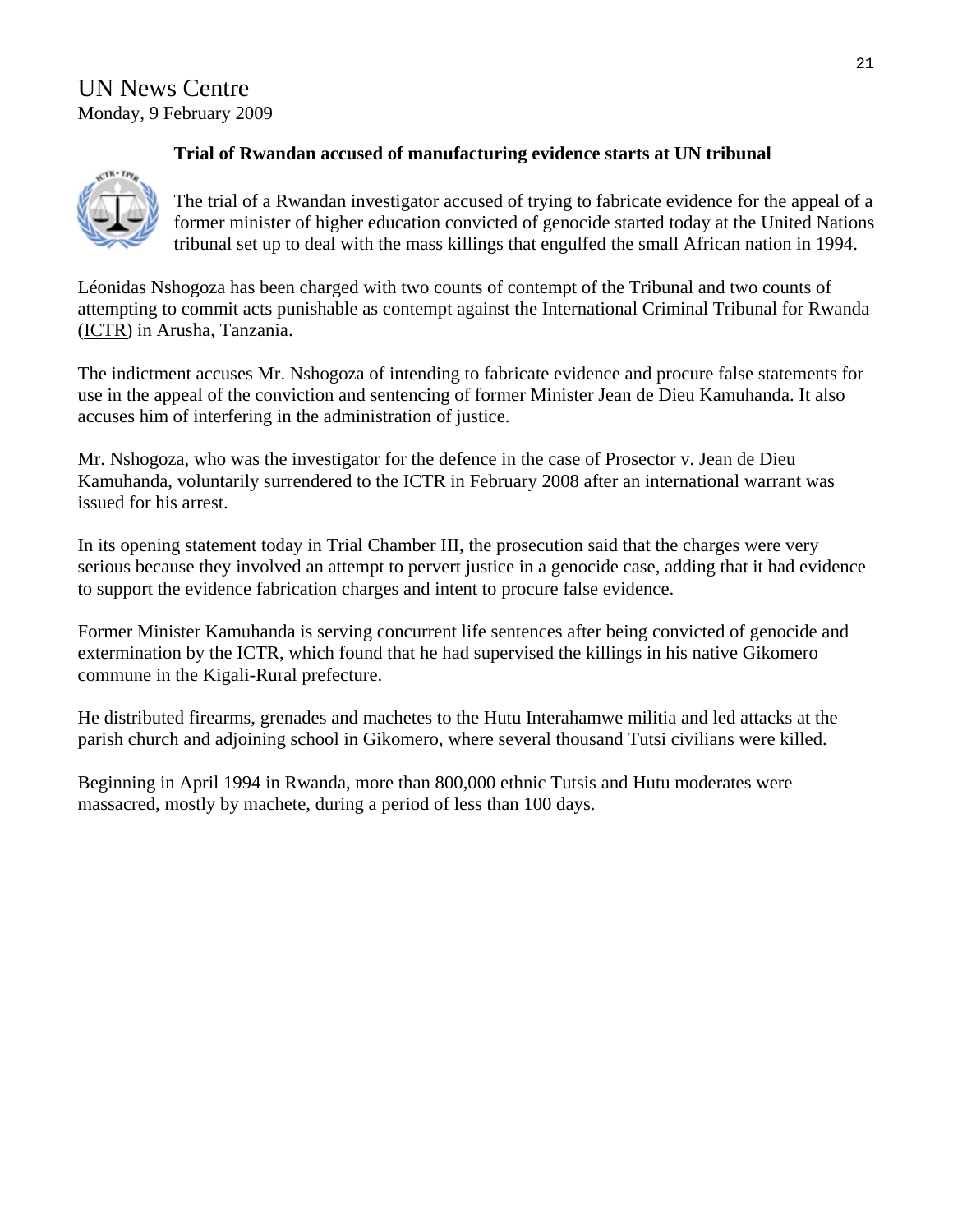# Capital News Tuesday, 10 February 2009 http://www.capitalfm.co.ke/news



### **Hague beckons for Kenya poll financiers**

BY ANNE KIGUTA and GEORGE MUNYORI

NAIROBI, Kenya, Feb 10 - A crucial vote that was due on Tuesday afternoon on a Bill that seeks to entrench the proposed Special Tribunal in the Constitution was put off to allow more consultations after gruelling lobbying by Members of Parliament late on Monday night.

President Mwai Kibaki was however still expected to chair a meeting of Ministers and Assistant Ministers on Tuesday morning to whip up support for the Constitution of Kenya (Amendment) Bill 2009.

"The government says it wants to lobby support for the Bill but I believe most MPs have already decided how they will vote. Further consultations won't help," Imenti Central legislator Gitobu Imanyara told Capital News.

Mr Imanyara was first to raise objections to the Bill and has marshalled support among MPs in a bid to frustrate its passage.

Orange Democratic Movement (ODM) and Party of National Unity (PNU) lawmakers were expected to hold separate meetings to build consensus on the Bill and it appeared likely a vote on it would be taken on Wednesday.

The Bill was withdrawn after defeat seemed inevitable. It has drawn sharp divisions even within government circles and the required two thirds majority 'yes' vote appeared unlikely.

If put to vote and defeated, the Bill can only be brought back to Parliament after six months.

MPs for the Special Tribunal argued that it would preserve Kenya's sovereignty while those who favour trials at The Hague said local courts were susceptible to manipulation.

#### **International Jurisprudence**

If the Bill fails, The Special Prosecutor of the International Criminal Court (ICC) would have to order a fresh inquiry into post poll violence.

Constitutional lawyer Paul Muite explained that the ICC Prosecutor would typically deal with the names contained in a list of post election violence suspects presented by the Justice Philip Waki Commission of Inquiry into Post Election Violence (CIPEV).

"Once he issues a warrant against Mr X, it is the duty of all the countries which are signatory to the Rome